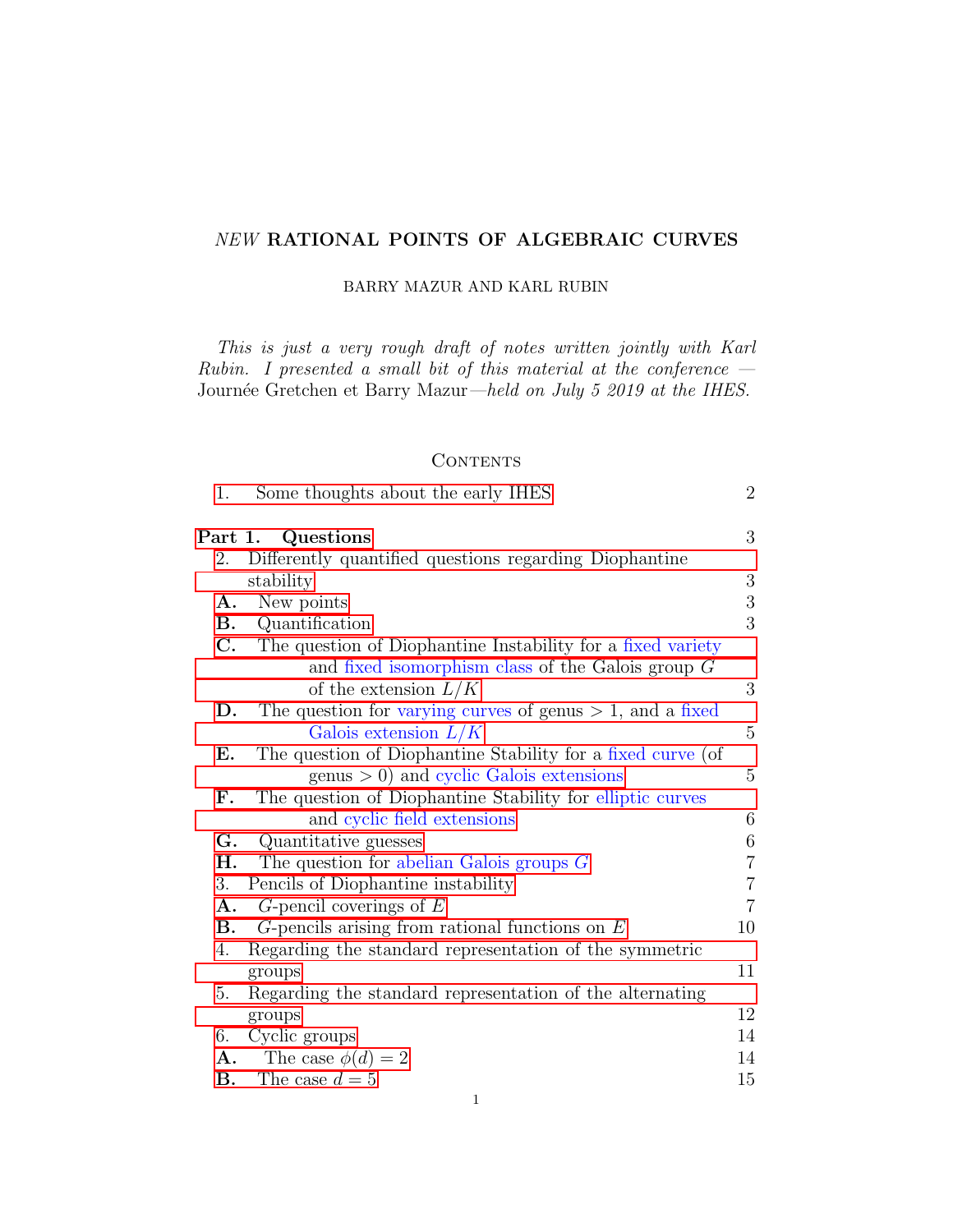| Part 2. Some comments about heuristics |     |
|----------------------------------------|-----|
| C. 'Regularities'                      | 19  |
| 7. The distributions                   | 21. |
| 8. Conjectures                         | 23  |
| References                             | 94. |

### 1. Some thoughts about the early IHES

<span id="page-1-0"></span>I first visited the IHES roughly six decades ago, on the very first year it established itself in Bures-sur-Yvette. The Résidence de l'Ormaille hadn't been set up yet. Professors and visitors were all lodged in the Résidence Gratien. Thom was expanding our understanding of the fundamental notion of singularities in differential topology, of structural stability and of morphogenesis. Grothendieck was transforming algebraic geometry, and—en passage—an impressive amount of the vocabulary of mathematics, and of its practice.. A favorite phrase of his was: " $X$ " (i.e., whatever he began his discussion with) "n'est rien d'autre que  $Y$ " often thereby changing a point of view in some essential way.

And—at the same time—there were so many other important things going on in this extraordinarily inspiring place. I'm so grateful for having had the chance of learning a good amount of my mathematics here, and am happy that the IHES continues to thrive, and to inspire.

And, of course, I'm overwhelmed by Will Hearst's creation of a visiting professorship chair at the IHES in Gretchen's name and mine. I don't see that we deserve this extraordinary honor, but I do see this development as, yet again, an example of Will's wonderful generous spirit for the grand culture of mathematics, for his devotion to our subject, as he is even more broadly devoted to the world of science, literature, and the arts.

How wonderful it is for me to see that Sasha Goncharov will be the first recipient of this chair, and to see so many great friends here at this event. Much thanks to Bernard Saint-Donat and Emmanuel Ullmo for organizing it.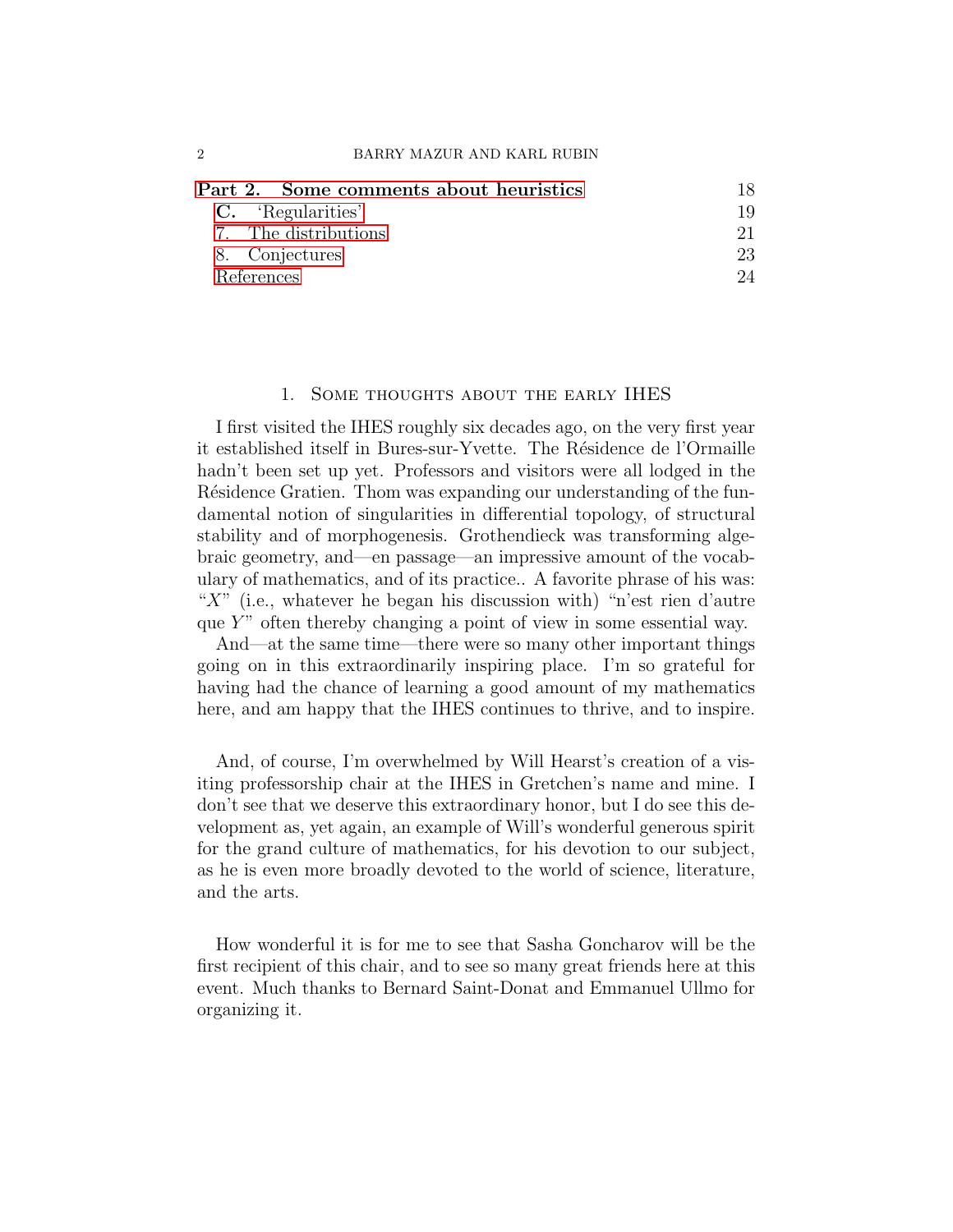#### <span id="page-2-1"></span><span id="page-2-0"></span>Part 1. Questions

# 2. Differently quantified questions regarding Diophantine stability

<span id="page-2-2"></span>A. New points. This lecture is a survey of questions and issues that Karl Rubin and I are currently are thinking about. The general topic is 'the appearance of new rational points on a variety, upon extension of the base field.' Much of this project is empirical: computations to develop a sense of the nature of certain distributions<sup>[1](#page-2-5)</sup> that are conjecturally—connected to the issues we want to understand.

**Definition 1.** A variety V defined over K is Diophantine stable (DS) for the field extension  $L/K$  if V 'acquires no new rational points when one extends the base from K to L. This is, if  $V(L) = V(K)$ .

For example, if V contains the nonconstant image of an open subscheme in  $\mathbb{P}^{\bar{1}}_{/K}$ , then no nontrivial extension  $L/K$  is DS. Is the converse true?

<span id="page-2-3"></span>B. Quantification. If one formulates questions regarding a single notion, but quantifies the fundamental data differently, the questions can have quite different characters. The data regarding Diophantine stability consists of:

- the variety  $V_{/K}$ ,
- the extension  $L/K$  and
- $\bullet$  the isomorphism class of the Galois group  $G$  of the Galois closure of  $L/K$ .

# <span id="page-2-4"></span>C. The question of Diophantine Instability for a fixed variety and fixed isomorphism class of the Galois group  $G$  of the extension  $L/K$ .

This is somewhat akin to the "Inverse Galois Problem" of classical Galois Theory.

<span id="page-2-6"></span>**Definition 2.** Let G be a finite group, and V a variety over a number field K. Say that V is significantly (Diophantine) stable for G if there are only finitely many Galois extensions  $L/K$  with Galois group isomorphic to  $G$ , relative to which  $V$  is Diophantine unstable.

<span id="page-2-5"></span><sup>&</sup>lt;sup>1</sup> of values of certain appropriately normalized " $\theta$ -coefficients"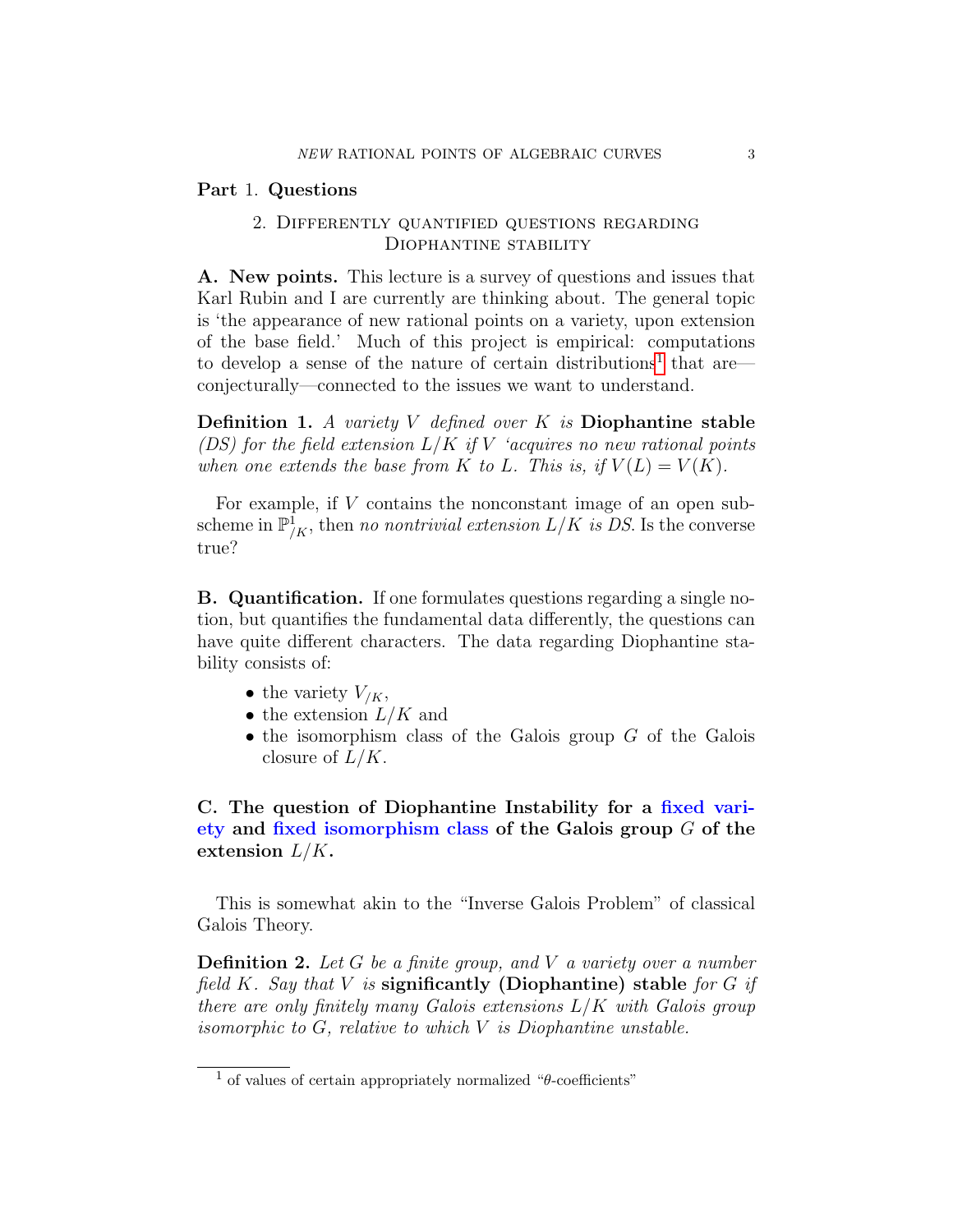Moreover, if  $V = A$  is an abelian variety over K, and  $L/K$  is Galois with group  $G$ , this relative question (Diophantine stability or instability) has variants, such as ignoring torsion and considering

 $A(K) \otimes \mathbb{Q} \subset A(L) \otimes \mathbb{Q},$ 

and—fixing a given (irreducible, say) representation  $G$  with character  $\chi$ —asking whether for infinitely many Galois extensions  $L/K$  with Galois group isomorphic to G the specific character  $\chi$  occurs in the G-representation  $A(K) \otimes \mathbb{Q} \subset A(L) \otimes \mathbb{Q}$ .

<span id="page-3-0"></span>**Proposition 2.1.** Fix any positive integer n, any elliptic curve E, and any number field K. There are infinitely many Galois extensions  $L/K$ with Galois group isomorphic to the symmetric group  $S_n$  such that if  $\chi$  is the character of the 'standard representation' of  $S_n$ ,  $\chi$  occurs in the  $S_n$ -representation  $E(L) \otimes \mathbb{Q}$ . (So, following Definition [2\)](#page-2-6) E is Diophantine unstable for  $S_n$ .

- Remarks 1. (i) The proof of Proposition [2.1](#page-3-0) is given first by combining the two files<sup>[2](#page-3-1)</sup>:
	- simple.branching.lemma.pdf sent to us by Joe Harris, and • For.  $S_n$  result.

and then by applying the triple of results: The Hilbert Irreducibility Theorem, Faltings' Theorem and the (proved) Manin-Mumford Conjecture. See a bit more about this in Section [4](#page-10-0) below.

(ii) One has a similar conclusion for abelian varieties—but not as sharp:

<span id="page-3-2"></span>**Proposition 2.2.** Fix an abelian variety A over a number field K. For  $n \gg_A 0$  there are infinitely many Galois extensions  $L/K$  with Galois group isomorphic to the symmetric group  $S_n$ such that if  $\chi$  is the character of the 'standard representation' of  $S_n$ ,  $\chi$  occurs in the  $S_n$ -representation  $A(L) \otimes \mathbb{Q}$ .

For more, see Section [4](#page-10-0) below.

(iii) We don't know whether the same is true for the Alternating groups  $A_n$ . But we're trying to prove:

<span id="page-3-3"></span>**Proposition 2.3.** (?) For any algebraic j-invariant  $j_0$  and any positive odd integer n there is an elliptic curve E over a number field  $K$  with j-invariant equal to j<sub>0</sub> for which there

<span id="page-3-1"></span><sup>2</sup> that I will include in the next draft of these notes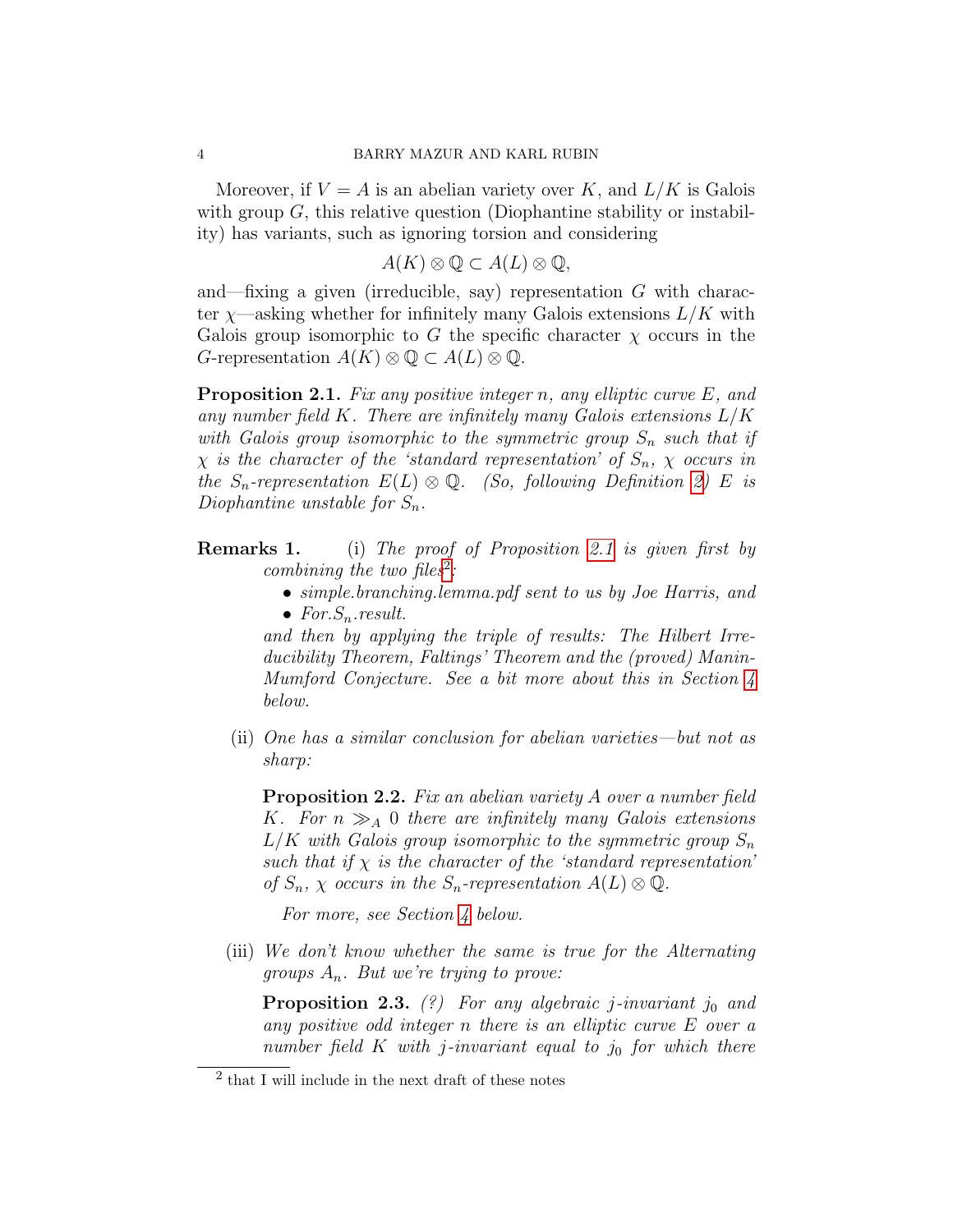are infinitely many Galois  $A_n$ -extensions  $L/K$  such that the standard representation of  $A_n$  occurs in the  $A_n$ -representation space  $E(L) \otimes \mathbb{Q}$ .

For the idea behind the hoped-for proof of this, see Section [4](#page-10-0) below. See also Corollary [6.14](#page-17-1) below for an explicit example over an explicit number field.

- (iv) For the question of whether there are elliptic curves that are Diophantine unstable relative to certain fixed Galois extensions (of low degree) see [\[25\]](#page-24-0).
- (v) The above type of question, framed in arithmetic language, has, conjecturally, a closely related question framed in analytic language.

Specifically, letting  $L(A_{/K}, \chi; s)$  be the Hasse-Weil L-function of the abelian variety A twisted by the character  $\chi$ , then conjecturally—the character  $\chi$  occurs in the G-representation  $A(K) \otimes \mathbb{Q} \subset A(L) \otimes \mathbb{Q}$  if and only if  $L(A_{/K}, \chi; 1) = 0$ .

# <span id="page-4-0"></span>D. The question for varying curves of genus  $> 1$ , and a fixed Galois extension  $L/K$ .

In [\[6\]](#page-23-1), Lucia Caporaso, Joe Harris and I made a conjecture<sup>[3](#page-4-2)</sup> that implies the following:

**Conjecture 1.** Let K be a number field and  $q > 1$ . Then for any Galois extension  $L/K$  with simple Galois group of order  $|\text{Gal}(L/K)| \gg$ 0, only finitely many curves of genus q defined over  $K$  are diophantine unstable for the extension  $L/K$ .

We include the possibility that  $Gal(L/K)$  is cyclic of prime order.

<span id="page-4-1"></span>E. The question of Diophantine Stability for a fixed curve (of genus  $> 0$ ) and cyclic Galois extensions.

<span id="page-4-2"></span><sup>&</sup>lt;sup>3</sup> In our paper [\[6\]](#page-23-1) (published over a quarter of a century ago) we claimed to show that our conjecture follows from the "Strong Lang Conjecture," but thanks to correspondence with Jacob Stix we see that the argument published was not correct, or at the very least: incomprehensible. We're actually currently preparing a revision of [\[6\]](#page-23-1). Nevertheless we do believe the truth of our conjecture.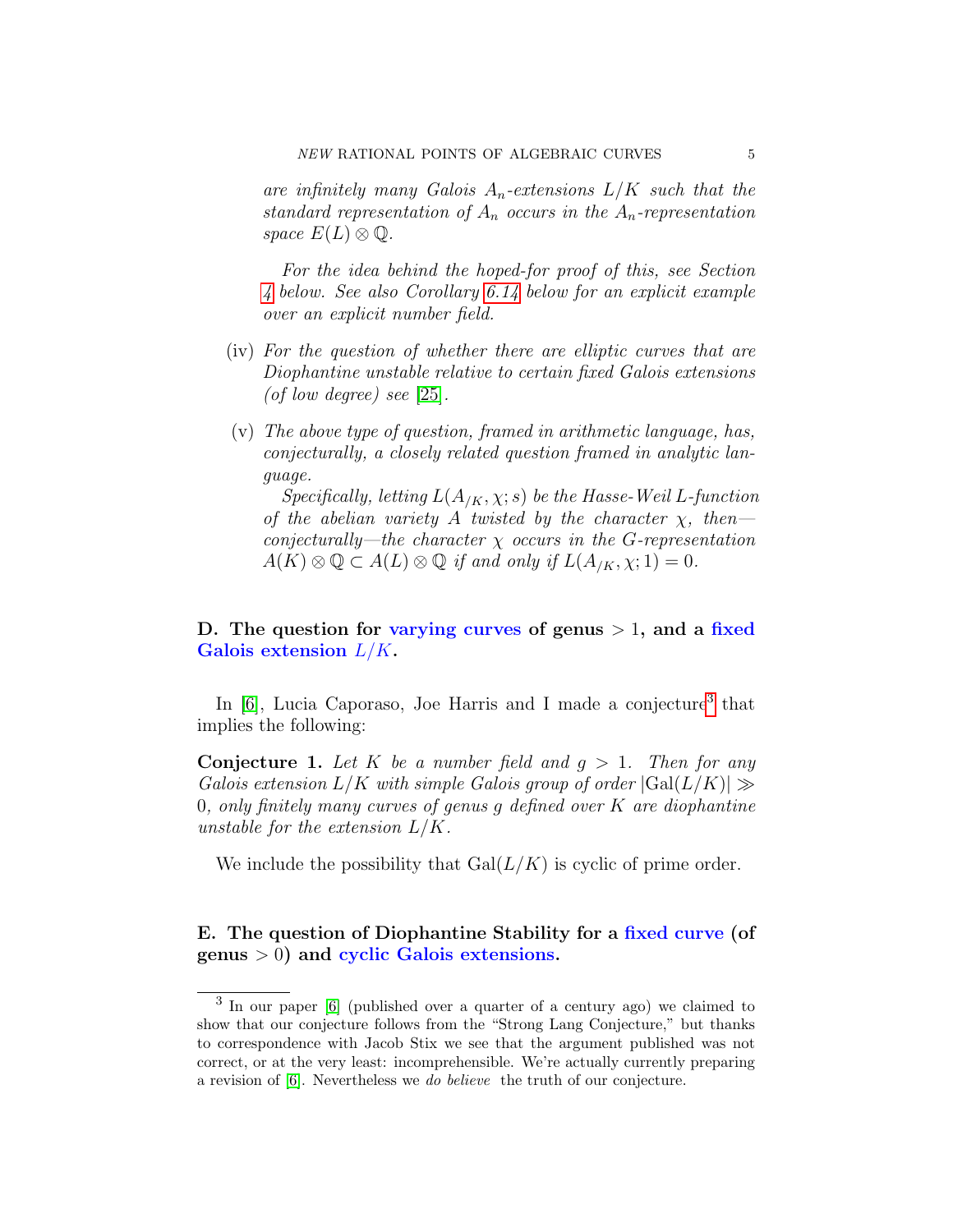Karl Rubin and I proved—a few years ago—the following theorem (stated for a given single curve of positive genus or abelian variety; see  $|20|$ ).

<span id="page-5-2"></span>**Theorem 2.4.** Let  $C$  be a (smooth geometrically irreducible projective) curve of genus  $> 0$  over a number field  $K_0$ ; let—respectively— A be any geometrically simple abelian variety over  $K_0$ . There is a finite extension  $K/K_0$  and a 'Cebotarev class' (and consequently a class of positive density) of prime numbers  $\ell$  (both  $K/K_0$  and the arithmetic progression depending on  $C$ —respectively, on A) such that for any positive integer n there are infinitely many cyclic (Galois) extensions  $L/K$ with Galois group isomorphic to  $\mathbb{Z}/\ell^n\mathbb{Z}$  for which C—respectively, A is Diophantine stable.

We expect that a good deal more than this is true. (See Conjecture [3](#page-6-3) below.)

Note: A corollary (an easy exercise) of Theorem [2.4](#page-5-2) is that for any elliptic curve  $E$  over  $K$  there are uncountably many fields of algebraic numbers  $M/K$  for which  $E(M)$ , the group of M-rational points of E, is finitely generated. This implies, for example, that there are uncountably many fields of algebraic numbers for which Hilbert's Tenth Problem has a negative solution.

### <span id="page-5-0"></span>F. The question of Diophantine Stability for elliptic curves and cyclic field extensions.

For cyclic Galois extensions of degree  $d \geq 2$  prime, let  $N_{E,d}^{\text{arith}}(X)$ denote the number of such extensions in  $\overline{Q}$  and of conductor  $\lt X$  for which an elliptic curve  $E$  acquires a higher Mordell-Weil rank; i.e., higher than *rank*  $E(\mathbb{Q})$ .

<span id="page-5-1"></span>G. Quantitative guesses. The classical BSD conjecture would have  $N_{E,d}^{\text{arith}}(X) \stackrel{?}{=} N_{E,d}^{\text{anal}}(X) := \frac{1}{d-1}$  $|\{\chi \text{ of order } d; \text{ cond}(\chi) < X \mid L(E, \chi, 1) = 0\}|.$ 

The following conjecture is due to Conrey, Keating, Rubinstein, and Snaith [\[8\]](#page-23-2) for  $p = 2$ , and David, Fearnley, and Kisilevsky [\[9,](#page-23-3) [10\]](#page-23-4) for p odd.

<span id="page-5-3"></span>Conjecture 2 ([\[8,](#page-23-2) [9,](#page-23-3) [10\]](#page-23-4)).

(i)  $N_{E,2}^{\text{anal}}(X) \ll_E X^{3/4} \log(X)^{c_{E,2}}$ , with  $c_{E,2} \in \mathbb{R}$  depending on E,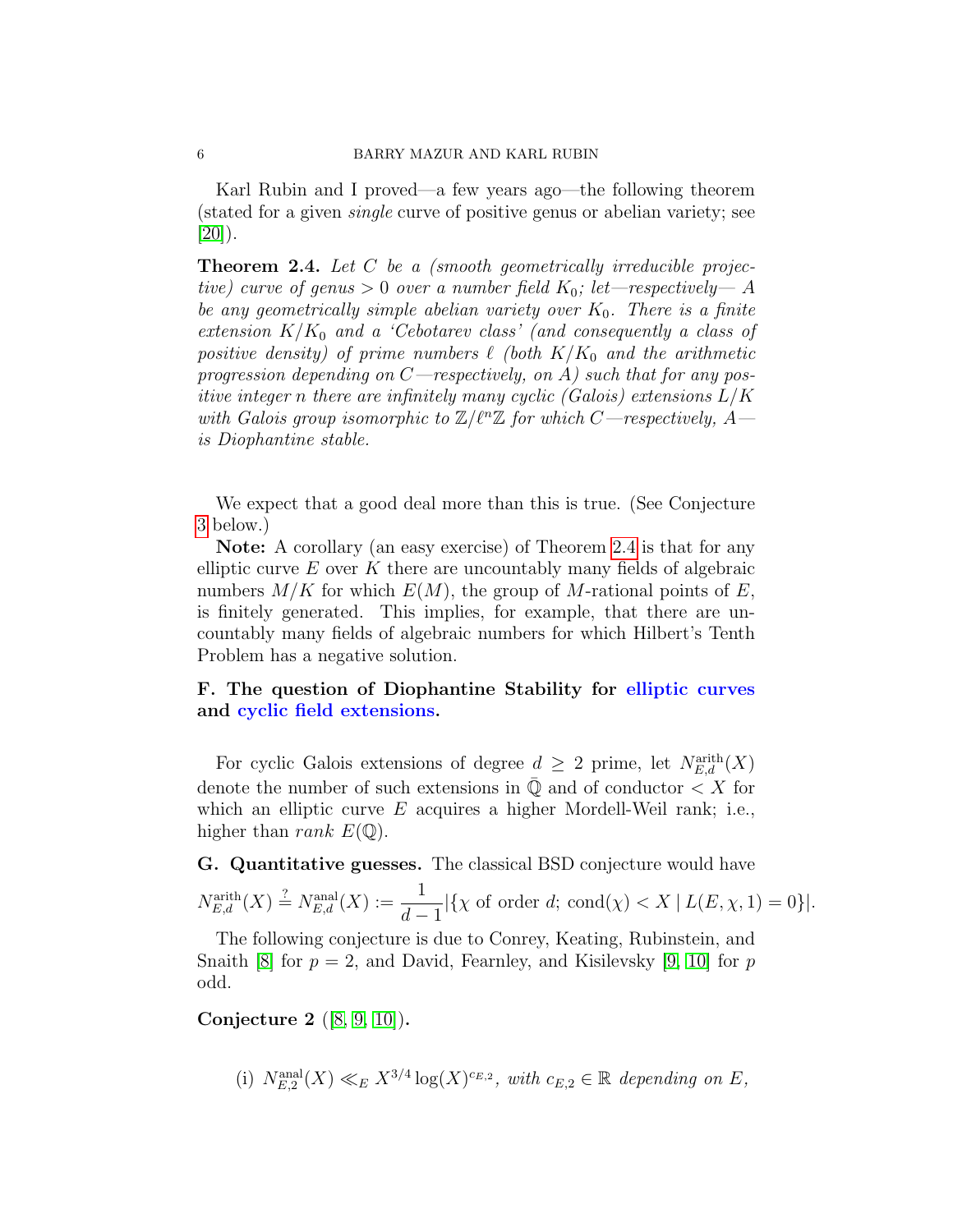- (ii)  $N_{E,3}^{\text{anal}}(X) \ll_E$ √  $\overline{X} \log(X)^{c_{E,3}}$ , with  $c_{E,3} \in \mathbb{R}$  depending on E,
- (iii)  $N_{E,5}^{\text{anal}}(X) \ll_E \log(X)^{3/2}$ ,
- (iv)  $N_{E,p}^{\text{anal}}(X)$  is bounded independently of X if  $p \geq 7$ .

**Remark 2.5.** These conjectures stated for  $N_{E,d}^{\text{anal}}(X)$  imply (unconditionally) the corresponding conjectures for  $N_{E,d}^{\text{alg}}(X)$ .

<span id="page-6-0"></span>**H.** The question for abelian Galois groups  $G$ . The question is open, for example, for cyclic groups of prime order. The conjecture [\(2](#page-5-3) above) of David-Fearnley-Kisilevsky that (in effect) for any elliptic curve over  $\mathbb Q$  a cyclic group of prime order p is significantly unstable if and only if  $p \leq 5$  is based on random matrix heuristics.

Inspired by their result (and dependent on a certain naive heuristic related to modular symbols—see Part [2](#page-17-0) below)—a heuristic supported by computations regarding our conjectured distributions of  $\theta$ coefficients (Section [2](#page-17-0) below) suggests:

<span id="page-6-3"></span>Conjecture 3. Any elliptic curve over Q has finitely generated Mordell-Weil group over any abelian field that contains only finitely many subfields of order  $\lt 7$ .

### 3. Pencils of Diophantine instability

<span id="page-6-1"></span>In seeking examples of varieties and isomorphism classes of groups G for which they are significantly unstable (as in Definition [2](#page-2-6) above) it is natural to look for rationally parametrized Galois coverings; i.e., maps  $C \to \mathbb{P}^1$  with Galois group isomorphic to G (for which C admits a (nonconstant) K-rational map to the variety in question). There are a few different ways of searching for such structures, and we will discuss two such ways below—restricting attention to the case where the variety is an elliptic curve E.

<span id="page-6-2"></span>A. G-pencil coverings of E. Let G be a finite group and M a free abelian group of finite rank r, with a linear  $G$ -action. We view  $M$  as  $\mathbb{Z}[G]$  module. Set  $V := M \otimes_{\mathbb{Z}} \mathbb{Q}$ . Assume that  $V = M \otimes \mathbb{Q}$  is an irreducible *G*-representation, and let  $\chi$  denote its character.

If E is an elliptic curve over a number field K, form  $\mathcal{X}(E, M) :=$  $E \otimes_{\mathbb{Z}} M$ , the r-dimensional abelian variety with G-action defined in the evident way, noting that any choice of  $\mathbb{Z}$ -basis of M allows us to pinpoint an isomorphism

$$
E\otimes_{\mathbb{Z}} M\simeq E^r.
$$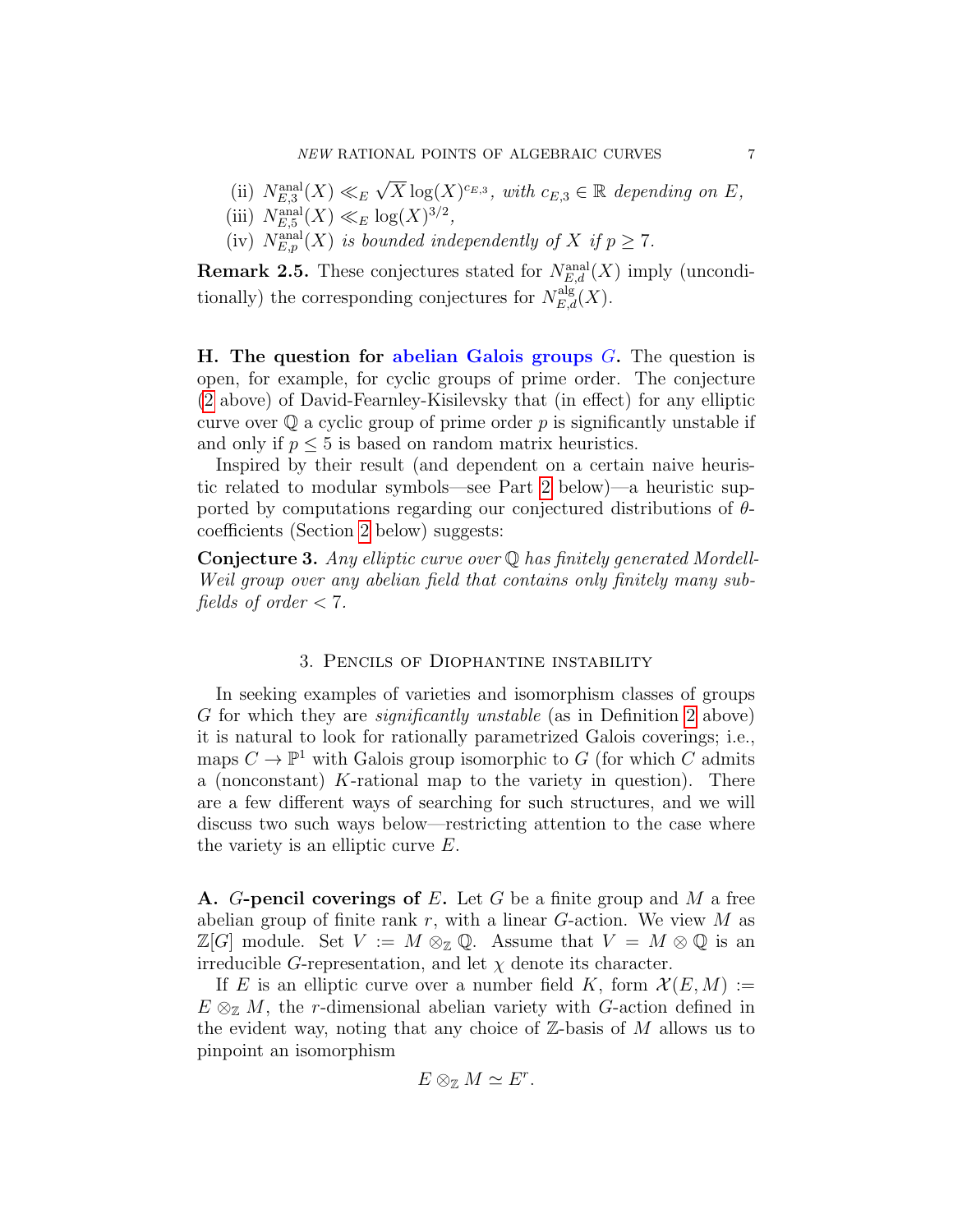Now form the  $r$ -dimensional quotient variety over  $K$ ,

<span id="page-7-4"></span> $E \otimes_{\mathbb{Z}} M \stackrel{\pi}{\longrightarrow} Y(E, M) := E \otimes_{\mathbb{Z}} M / \{\text{action of } G\}.$ If  $y = \text{Spec}(K) \hookrightarrow Y(E, M)$  is a K-valued point, let  $(3.1)$   $\mathcal{X}_y$ π  $\frac{1}{2}$  $\mathcal{X}=E\otimes_{\mathbb{Z}}M$ π ľ  $Spec(K) = y \xrightarrow{\hookrightarrow} Y(E, M).$ 

be the corresponding Cartesian diagram, the top line being, naturally, a G-equivariant mapping.

If, in addition, y is not a branch point of  $\mathcal{X} \stackrel{\pi}{\longrightarrow} Y(E,M)$ , i.e., if  $\mathcal{X}_y = \text{Spec}(A)$  where A is an étale K-algebra of rank  $|G|$ , write  $A = \prod_{j=1}^{\nu} K_j$  where  $K_j/K$  are field extensions. We have the natural action of G on

$$
Spec(A) = \sqcup_{j=1}^{\nu} Spec(K_j) = \sqcup_{j=1}^{\nu} \xi_j \hookrightarrow \mathcal{X}
$$

For  $j = 1, 2, \ldots, \nu$ , denote by  $G_j \subset G$  the isotropy subgroup of G relative to  $Spec(K_j) = \xi_j$ ; that is  $G_j := \{g \in G \mid g \cdot \xi_j = \xi_j\}$ . So we have a natural injection  $\eta_j: G_j \hookrightarrow \text{Aut}_K(K_j)$ . By comparing the rank of A over K and the order of G we see that these injections  $\eta_i$  must be isomorphisms, i.e., the extensions  $K_j/K$  are all Galois and the  $\eta_j$  can be interpreted as natural isomorphisms

$$
(3.2) \tG_j \simeq \text{Gal}(K_j/K).
$$

<span id="page-7-0"></span>**Proposition 3.3.** Suppose there exists a K-rational point  $y \in Y(E, M)$ . (With the notation as above) suppose further that the set

<span id="page-7-1"></span>
$$
\xi_j \otimes_{\operatorname{Spec}(K)} (\mathbb{C}) \subset E \otimes_{\mathbb{Z}} M(\mathbb{C})
$$

does not consist of torsion points, Then the  $Gal(K_j/K)$ -representation  $E \otimes_{\mathbb{Z}} M(K_i)$  contains a (positive) number of copies of the restriction of  $\chi$  to Gal $(K_i/K)$ .

<span id="page-7-3"></span>Corollary 3.4. Suppose, in addition to (and in the notation of) Propo-sition [3.3](#page-7-0) that—relative to the point y,  $\nu = 1$  or equivalently  $A = K_1$ ; and so, by [3.2,](#page-7-1) we have

<span id="page-7-2"></span>(3.5) 
$$
G = Aut_K(A) = Gal(K_1/K) = G_1.
$$

The set  $\xi_i \otimes_{\text{Spec}(K)} (\mathbb{C}) \subset E \otimes_{\mathbb{Z}} M(\mathbb{C})$  does not consist of torsion points. Then, denoting again by  $\chi$  the character on  $G_K := \text{Gal}\overline{K}/K$  induced by  $\chi$  on Gal(K<sub>1</sub>/K) = G via the isomorphism [3.5,](#page-7-2) we have that  $\chi$  occurs in the  $G_K$ -action on the Mordell-Weil group of E over  $K_1$ .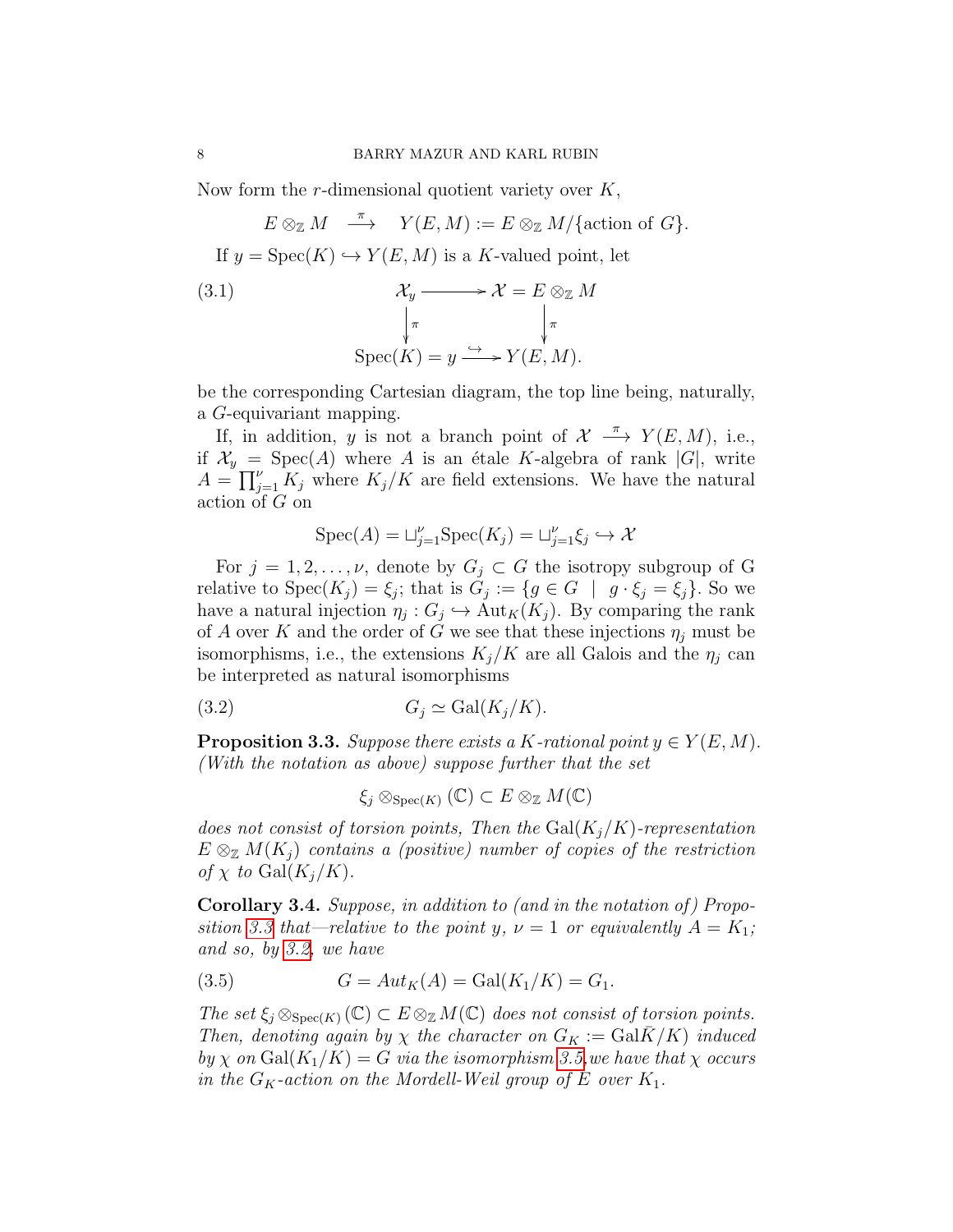Now suppose that  $Y(E, M)$  contains  $P$ , the birational image of a projective line over K, and let  $\mathbb{P}^1 \to \mathcal{P} \simeq Y(E, M)$  be the corresponding (nonconstant) mapping. Suppose, further, that  $P$  contains a point y satisfying the hypothesis in Corollary [3.4.](#page-7-3) Consider the projective smooth curve  $C$  over  $K$  that is the normalization of the inverse image in  $E \otimes_{\mathbb{Z}} M$ :

<span id="page-8-3"></span>(3.6) 
$$
C \longrightarrow \mathring{E} \otimes_{\mathbb{Z}} M \simeq E^r ,
$$

$$
\downarrow_{\pi} \qquad \qquad \downarrow
$$

$$
\mathbf{P}^1 \longrightarrow Y(E, M)
$$

**Remark 3.7.** Here, the curve  $C_{/K}$  is stable under the action of G, and (using diagram [3.1\)](#page-7-4) the corresponding total quotient ring of  $C_{/K}$  is a field F. More specifically, letting t denote a parameter for  $\mathbb{P}^1$  so that the total quotient ring of  $\mathbb{P}^1_{/K}$  is  $\tilde{K}(t)$  then  $F/K(t)$  is a Galois extension with Galois group  $G$ .

<span id="page-8-0"></span>Projecting to the first factor in  $E^r$  we get:

(3.8) 
$$
C \xrightarrow{\qquad j} E
$$

$$
\downarrow_{\pi}
$$

$$
\mathbf{P}^{1} \simeq C/G
$$

<span id="page-8-2"></span>**Definition 3.** By a G-pencil covering E let us mean a diagram such as [3.8](#page-8-0) (defined over a number field  $K$ ; and where  $C$  is a smooth projective geometrically irreducible curve with G action).

We are in a position to apply the classical Hilbert Irreducibility The-orem<sup>[4](#page-8-1)</sup> to the Galois extension of curves  $C \stackrel{i}{\longrightarrow} C/G \simeq \mathbb{P}^1$  over K, the Galois group being  $G$ .

It follows that:

**3.9.** There are infinitely many K-rational points  $y_j \in \mathbb{P}^1(K)$  such that  $\pi^{-1}(y_j) = \text{Spec}(L_j)$  with  $L_j/K$  a Galois field extension with Galois group isomorphic to G; and as long as  $\pi^{-1}(y)$  does not consist of torsion points the G-representation space  $E(L_i) \otimes \mathbb{Q}$  contains the irreducible representation corresponding to the character  $\chi$ .

<span id="page-8-1"></span> $<sup>4</sup>$ noting that the Irreducibility theorem does not require C to be geometrically</sup> irreducible. For related issues regarding the arithmetic of branched coverings of  $\mathbf{P}^1$ , see [\[3\]](#page-23-5).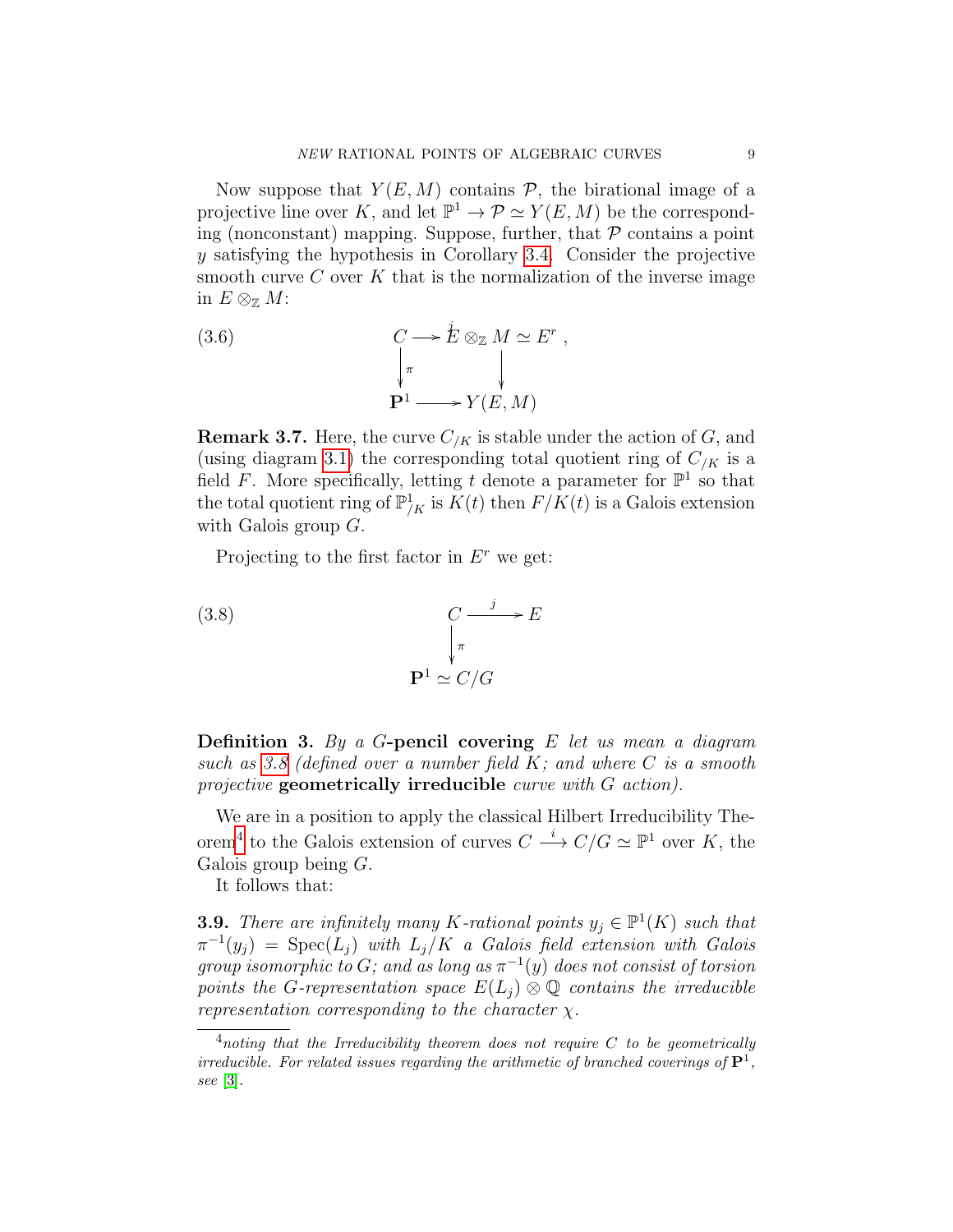At this point one should distinguish between the cases where C is of genus 1, and of genus  $> 1$ 

(i) C is of genus 1.

discussion to be included

(ii) C is of genus  $> 1$ .

In this case, that there are only finitely many  $y$  such that  $\pi^{-1}(y) \subset C$  is torsion follows from the Manin-Mumford Conjecture the form of it proved by Michael McQuillan (see [\[27\]](#page-24-2), [\[21\]](#page-24-3)). For  $L_i$  (any  $j = 1, 2, \ldots$ ) there are only finitely many  $L_i$ -rational points on C by Faltings Theorem—consequently that must be infinitely many different extensions  $L_i/K$ . This shows that in the above situation we have:

<span id="page-9-3"></span>**Corollary 3.10.** If E has a G-pencil covering as in Definition [3,](#page-8-2) E is significantly Diophantine unstable for G.

### <span id="page-9-0"></span>B. G-pencils arising from rational functions on E.

**Digression 1.** Let  $f$  be a nonconstant  $K$ -rational function  $f$  on  $E$ . We can view f as a mapping  $E \stackrel{f}{\longrightarrow} \mathbb{P}^1$  of curves over K; and also as an element  $f \in K(E)$  the field of fractions of E, this element being transcendental over K. Forming the Galois closure  $\mathcal{L}/K(f)$  of the field extension  $K(E)/K(f)$  and passing to  $C :=$  the integral closure of  $Spec(\mathcal{L}) \to Spec(K(f))$  over  $\mathbf{P}^1$  we can view  $\mathcal L$  as  $K(C)$ , the total quotient ring of C. One obtains a diagram:

<span id="page-9-2"></span>(3.11) 
$$
C \xrightarrow{f} E
$$

$$
\downarrow^{\pi} \swarrow f
$$

$$
\mathbf{P}^1 \simeq C/G
$$

Here  $G = \text{Gal}(K(C)/K(f)).$ 

<span id="page-9-1"></span>**Hypothesis 3.12.** Suppose that there is no nontrivial finite étale extension of K in  $K(C)$  or—equivalently—that C is geometrically irreducible.

If Hypothesis [3.12](#page-9-1) holds and the diagram [3.11](#page-9-2) came—as [3.6—](#page-8-3)from a mapping of  $\mathbf{P}^1$  to  $Y(E,M)$  for some character  $\chi$  of G we would get an explicit description of the corresponding Galois representation on the Mordell-Weil groups  $E$  over the extension fields  $L_j$  discussed above. The (possible) advantage of these G-pencils covering elliptic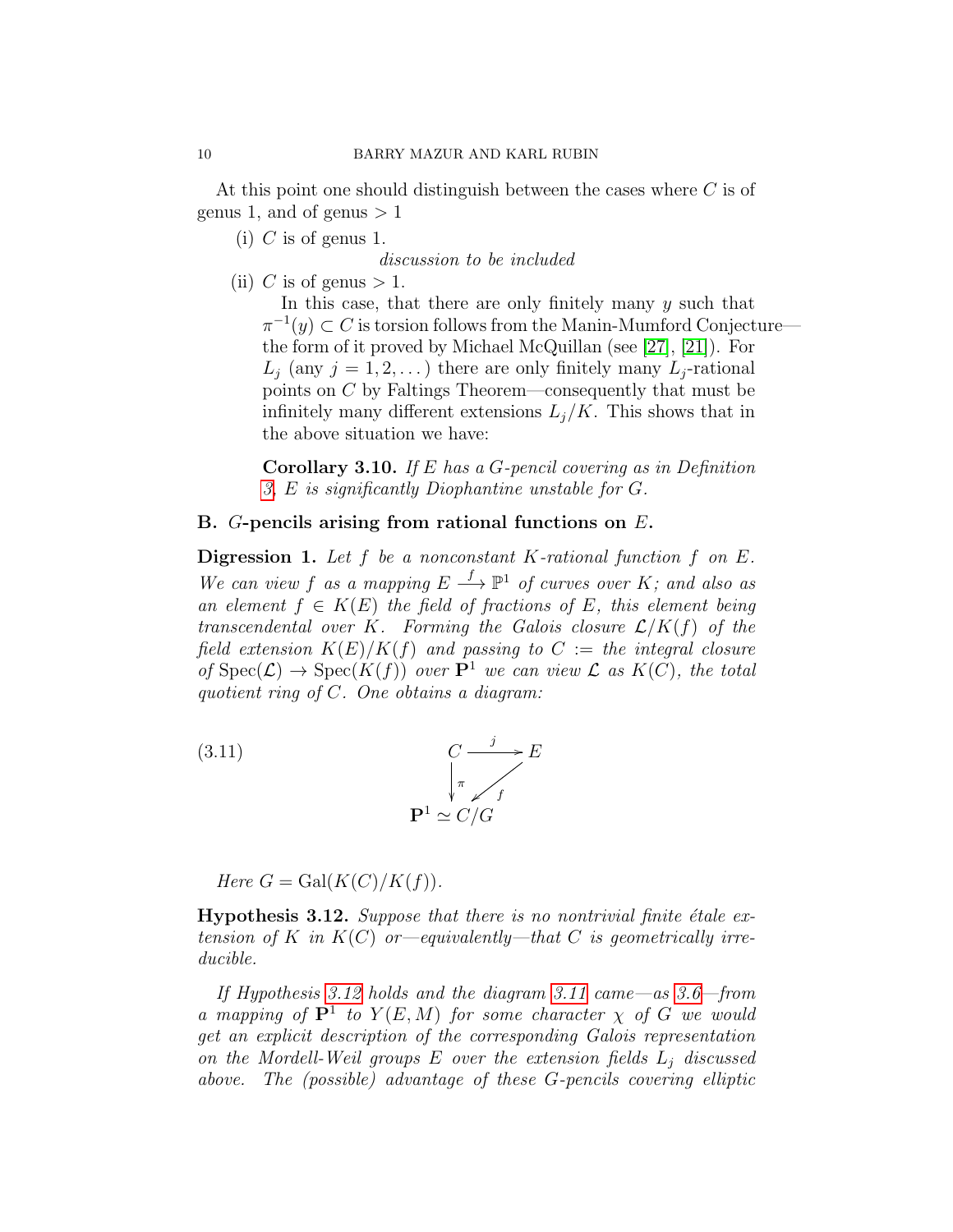curves that come from rational functions f on E (leading to diagrams such as [3.1](#page-7-4) above) is that these may well occur in families of elliptic curves of varying j-invariant. Specifically, viewing [3.1](#page-7-4) as a diagram of Riemann surfaces:

(3.13) 
$$
C(\mathbb{C}) \xrightarrow{j} E(\mathbb{C})
$$

$$
\downarrow^{\pi} \qquad \qquad F(\mathbb{C}) \simeq C(\mathbb{C})/G
$$

$$
\mathbf{P}^{1}(\mathbb{C}) \simeq C(\mathbb{C})/G
$$

and composing f with a diffeomorphism

$$
\mathbf{P}^1(\mathbb{C}) = S^2 \xrightarrow{h} S^2 = \mathbb{P}^1(\mathbb{C}),
$$

an application of the Riemann Existence Theorem  $(13)$ ) yields a new analytic structure on E and on C leading to an interesting variation of [3.1](#page-7-4) dependent on h in the group of diffeomorphisms of  $S^2$ :



Here  $h \mapsto E^h$  may or may not provide a variation over the moduli stack  $\mathcal{M}_1$ .<sup>[5](#page-10-1)</sup>

# <span id="page-10-0"></span>4. Regarding the standard representation of the symmetric groups

We thank Joe Harris for explaining this to us.

First note that for any integer n, any elliptic curve  $E$  over (say) any number field K admits an embedding into a projective space  $\mathbb{P}^r$  as a curve of degree n (this embedding being defined over  $K$ ).

<span id="page-10-2"></span>**Theorem 4.1.** If  $X \subset \mathbb{P}^r$  is a smooth curve over a field K of characteristic 0 and  $\Lambda \simeq \mathbb{P}^{r-2} \subset \mathbb{P}^r$  a general codimension 2 plane in  $\mathbb{P}^r$  then the projection map from  $\Lambda$ ,

$$
f = f_{\Lambda}: X \to \mathbb{P}^1,
$$

$$
\mathcal{M}_{0,\nu}' \longrightarrow \mathcal{M}_1,
$$

where  $\mathcal{M}'_{o,\nu}$  is a finite cover of the moduli stack  $\mathcal{M}_{0,\nu}$ .

<span id="page-10-1"></span><sup>&</sup>lt;sup>5</sup> I want to thank Curt McMullen for explaining to us that if  $\nu$  is the number of branch points in  $\mathbf{P}^1(\mathbb{C})$  of the mapping  $\pi$  in the diagram [6.12](#page-16-0) then  $h \mapsto E^h$  comes from a mapping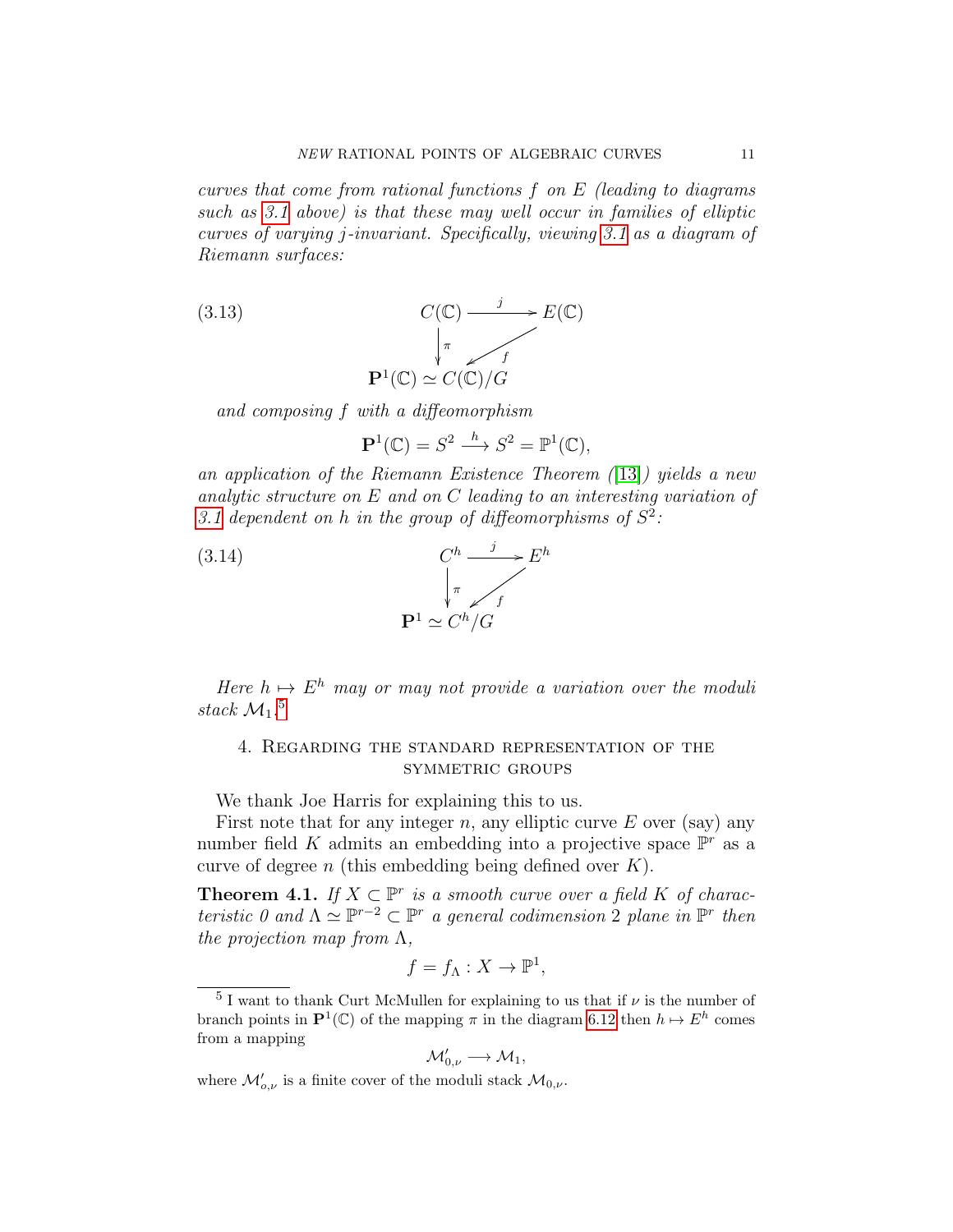is simply branched.

Note: We can attach Joe Harris's one-page proof of this (simple.branching.lemma.pdf) as an appendix—or perhaps there's a published reference for it.

**Proposition 4.2.** A simply branched mapping,  $f_{\Lambda}$ , as guaranteed to exist by Theorem [4.1,](#page-10-2) has 'Galois group'  $S_n$ .

The proof of this is in the file:  $For S_n. result.$ 

If E is an elliptic curve over K we therefore can find an  $S_n$ -pencil covering  $E$  (Definition [3](#page-8-2) above):

$$
C \to E \xrightarrow{f_{\Lambda}} \mathbb{P}^1
$$

where  $C \to \mathbb{P}^1$  is the Galois closure of  $E \stackrel{f_A}{\longrightarrow} \mathbb{P}^1$  for  $\Lambda$  rational over K and 'general .' We can apply Corollary [3.10](#page-9-3) finishing the proof of Proposition [2.1.](#page-3-0)

The proof of Proposition [2.2](#page-3-2) is similar. Let  $A_{/K}$  be an abelian variety. We can find a K-rational curve (irreducible over  $K—can we find$ such that is geometrically irreducible?—passing through the origin in A. Letting  $\mathcal E$  be the normalization of this curve, and n greater than the genus of  $\mathcal E$  plus 2, we take  $D = n \cdot \text{origin}$  and apply Riemann-Roch to find an embedding of  $\mathcal E$  in some projective space  $\mathbb P^r$  as a curve of degree  $n$ , and then proceed as in the proof of Proposition [2.1.](#page-3-0)

### <span id="page-11-0"></span>5. Regarding the standard representation of the alternating groups

Here we'll almost be proving Proposition [2.3:](#page-3-3) For any algebraic jinvariant  $j_0$  and any positive *odd* integer *n* there is an elliptic curve E over a number field K with j-invariant equal to  $j_0$  for which there are infinitely many Galois  $S_n$ -extensions  $L/K$  such that the standard representation of  $A_n$  occurs in the  $A_n$ -representation space  $E(L) \otimes \mathbb{Q}$ .

**Proof:** Our proof is actually over the field of complex numbers and even more: purely complex analytic. We'll consider algebraicity (and number fields as fields of definition) afterwards.

Let  $U := \mathbb{P}^1$  minus four (distinct) points:  $\{u_1, u_2, u_3, u_4\}$ . The fundamental group of  $U$  is free on three generators, but it is better to think of it—in the usual way— as having four generators  $x_1, x_2, x_3, x_4$ with the single relation: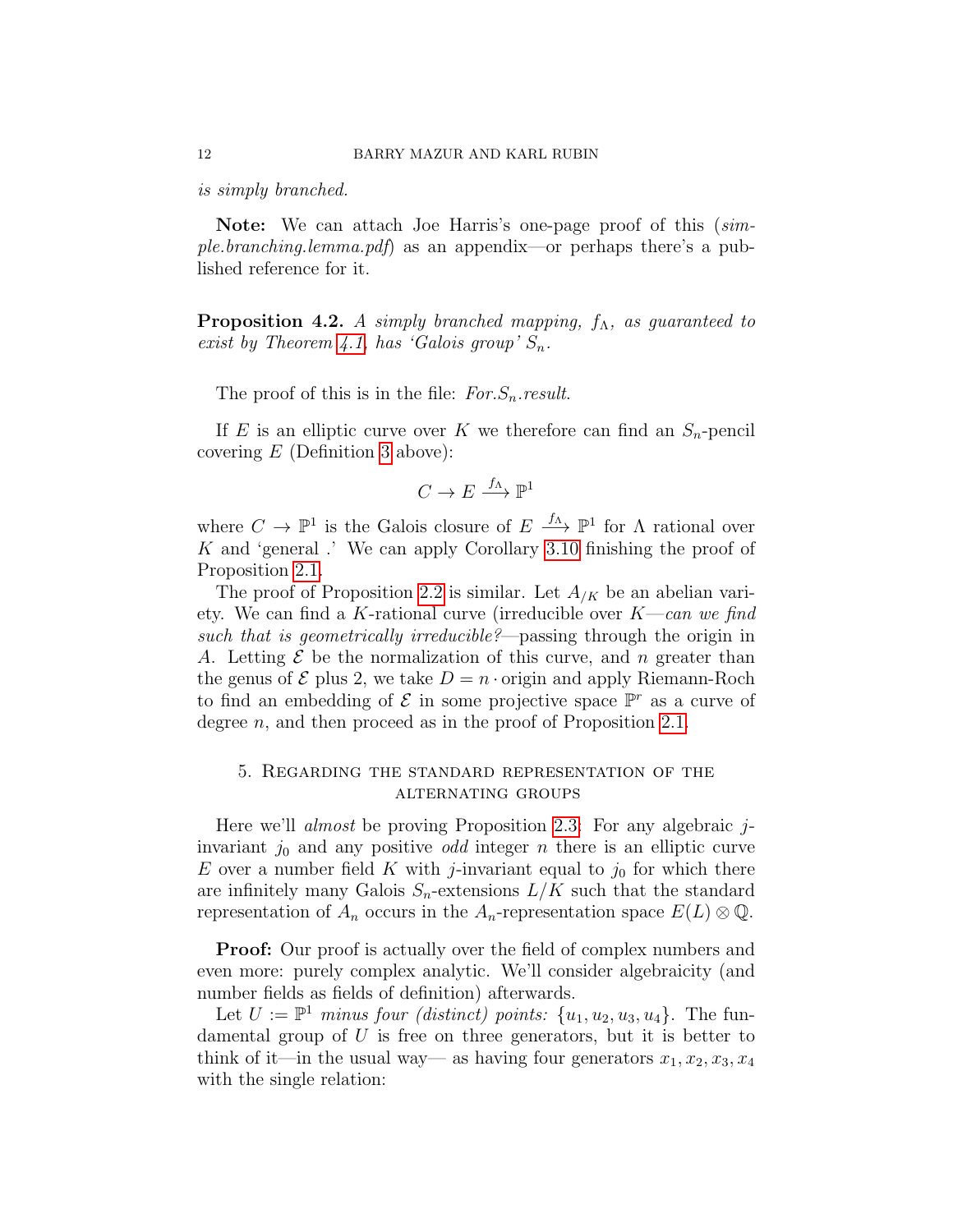$$
x_1.x_2.x_3.x_4 = 1.
$$

One chooses these  $x_i$  again in the usual way: by fixing a base point  $u \in U$  and (nonintersecting) paths  $\gamma_i$  from u to  $u_i$  (for  $i = 1, 2, 3, 4$ ). Define  $x_i$  to be the class in the fundamental group represented by the closed loop in U obtained by following  $\gamma_i$  from u to a neighborhood of  $u_i$ ; then circling  $u_i$  clockwise; then returning to u via the path  $\gamma_i$ .

Now  $S_n$  is generated by  $g_1 := (1, 2)$  and  $g_3 := (1, 2, 3, 4, ..., n)$ . so if we set  $g_2 = g_1^{-1} = (1, 2)$  and  $g_4 = g_3^{-1} = (n, ..., 3, 2, 1)$  we have that

<span id="page-12-0"></span>
$$
g_1.g_2.g_3.g_4=1
$$

so the rule:  $x_i \mapsto g_i$   $(i = 1, 2, 3, 4)$  gives us a surjective homomorphism (5.1)  $\pi_1(U) \longrightarrow S_n$ .

The induced cover  $C \to \mathbb{P}_1$  (i.e., the smooth projective curve containing, as Zariski dense open, the quotient of the universal cover of U by the kernel of [5.1\)](#page-12-0) is ramified at the four points  $\{x_i; i = 1, 2, 3, 4\}$  in  $\mathbb{P}_1$  with Galois group  $S_n$  and inertial groups at the  $x_i$  generated by the  $g_i$ .

Note that if n is odd, then  $g_3$  and  $g_4$  are both in  $A_n$  so we have that the quotient  $C/A_n$  is ramified over  $\mathbb{P}^1$  only over  $x_1$  and  $x_2$ , and hence is of genus 0.

Consider  $S_{n-1} \subset S_n$  (for notational convenience, suppose that it is the  $S_{n-1}$  that fixes  $1 \in \{1, 2, ..., n\}$ . Let E denote the quotient of C by  $S_{n-1}$  so the induced map  $h: E \to \mathbb{P}^1$  is of degree n.

### Lemma 5.2. :

- (i) The mapping h is simply branched at  $x_1$  and  $x_2$ .
- (ii) The mapping h is totally ramified at  $x_3$  and  $x_4$ .

**Proof:** The ramification subgroups at  $x_1$  and  $x_2$  are the cyclic groups of order two generated by  $(1, 2), (2, 3), (3, 4)$  etc. All but one of these lie in our  $S_{n-1}$ . This shows (1). On the other hand  $S_{n-1}$  is disjoint from the subgroup generated by  $g_3$  "or"  $g_4$ , showing (2).

Now, using Riemann-Hurwitz we compute the Euler-characteristic of  $E$  to be

$$
2n - 1 - 1 - (n - 1) - (n - 1) = 0
$$

This construction depends on the relative homotopy classes of the paths  $\gamma_i$  in  $\pi_1(U; u, u_i)$  and hence so does the elliptic curve E. Now let  $j(\gamma_1, \gamma_2, \gamma_3, \gamma_4) \in \mathbb{C}$  denote the *j*-invariant of E. To finish the proof of Proposition [2.3](#page-3-3) it remains to show: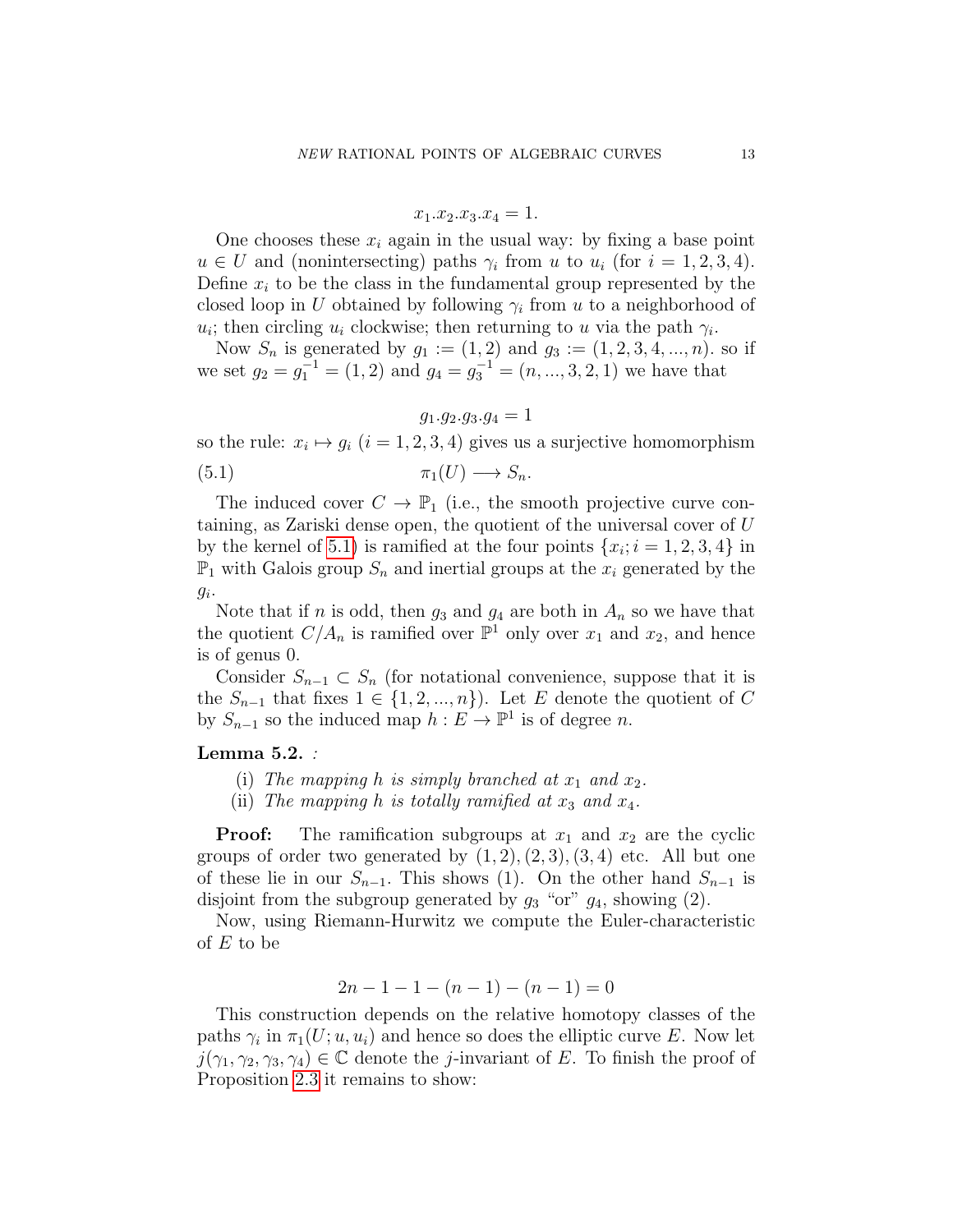<span id="page-13-2"></span>**Lemma 5.3.** ?? The function  $j(\gamma_1, \gamma_2, \gamma_3, \gamma_4)$  is not constant.

and

**Lemma 5.4.** If the points  $x_i$  are algebraic, the curves and mappings  $C \to E \to \mathbb{P}^1$  are defined over some field K of finite degree over Q.

I think that Lemma [5.3](#page-13-2) must be true; but why?

#### 6. Cyclic groups

<span id="page-13-0"></span>Let G be a cyclic group of order d, and  $\chi$  the irreducible representation of G over Q of dimension  $\phi(d)$  (Euler's function). Let E be an elliptic curve over  $\mathbb{Q}$ , and let  $Y(E, M)$  the  $\phi(d)$ -fold as defined in Section [3](#page-6-1) above.

### <span id="page-13-1"></span>A. The case  $\phi(d) = 2$ .

**A.1.**  $d = 3$ . This case is beautifully discussed in [\[12\]](#page-24-5). Here  $Y(E, M)$ is a surface over  $K$  that is a twist of the double cover over the plane of the (degree six) dual curve to  $E$ . This surface has nine singularities, and when desingularized, yields a K3 surface of Picard number 19. It would be of interest to find K-rational rational curves in  $Y(E, M)$  for any elliptic curve over K.

Points of  $Y(E, M)$  are the image of triples of points  $(P, Q, R)$  of E such that  $P + Q + R = 0$ . These are then in correspondence with lines in  $\mathbf{P}^2$ . This represents  $Y(E, M)$  as a double cover of the dual space of  $\mathbb{P}^2$ . The ramification locus of this double cover consist of elements of  $(\mathbb{P}^2)^*$  corresponding to the image of triples of points  $(P, P, -2P)$  of E, i.e., tangent lines to E. So:

**Lemma 6.1.** The ramification locus of the double cover

$$
Y(E, M) \to (\mathbb{P}^2)^*
$$

is  $E^* \subset (\mathbb{P})^*$ , the dual curve to E in  $(\mathbb{P}^2)^*$ . The curve  $E^*$  is a sextic with nine singular points corresponding the the points  $(P, P, P)$  for  $P \in E[3]$ .

**Remark:** If  $E = E_{a,b}$ :  $y^2 = x^3 + ax + b$ , then  $Y(E, M)$  is given by the equation  $w^2 = \Delta(u, v)$  where

$$
\Delta(u, v) = -4a^3 + a^2(u^4 + 24uv) + a(-18bu^2 - 4u^5v - 30u^2v^2)
$$
  

$$
-27b^2 + b(4u^6 + 36u^3v + 54v^2) - 4u^3v^3 - 27v^4.
$$

For example, for  $E: y^2 = x^3 - 9x + 9$  (i.e.,  $a = -9, b = 9$ ) and  $r(t) :=$  $8(t^2 - 162t)/(t^2 + 8748)$  one computes to find that the points  $(x, y)$  on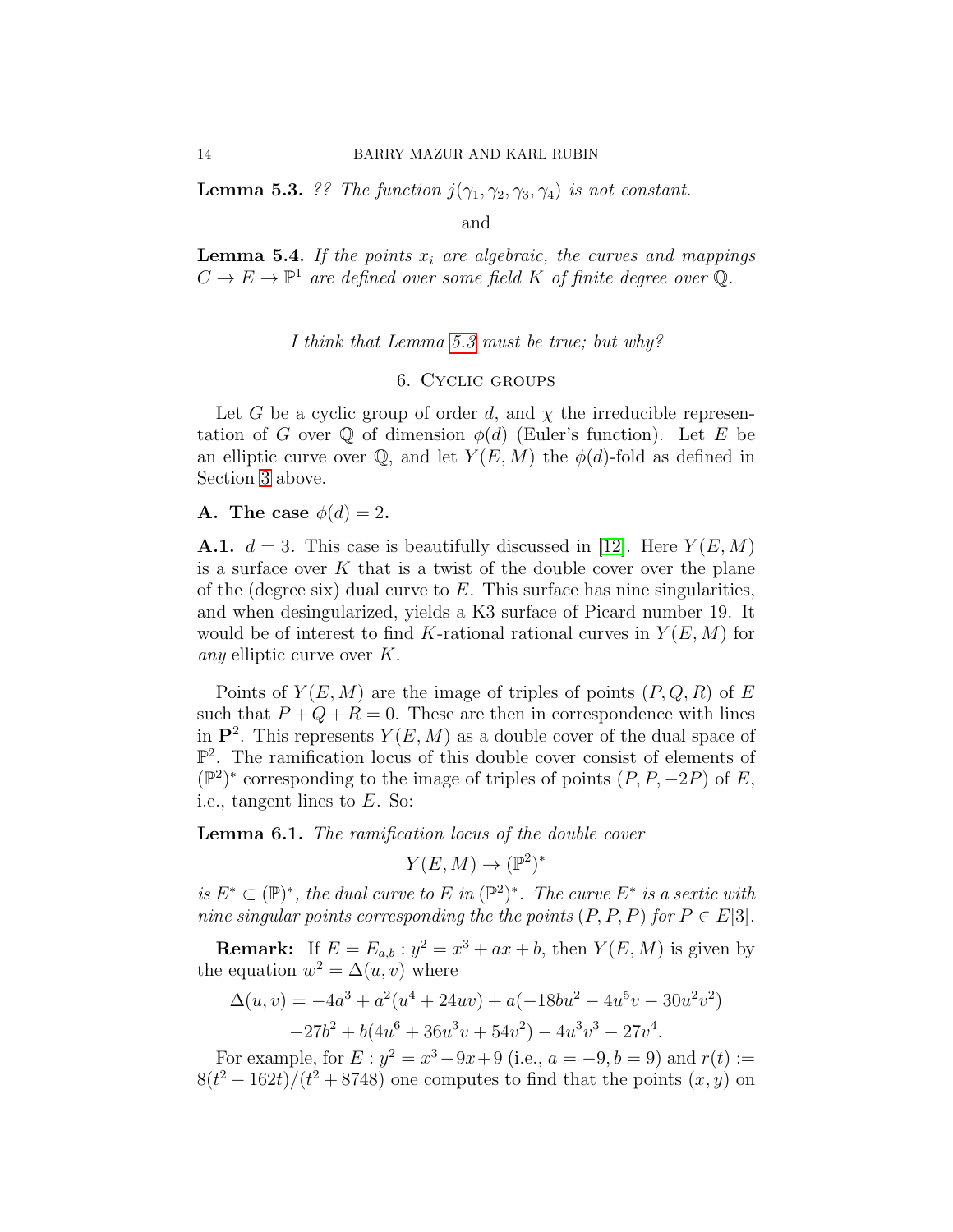the curve E with  $y = 3x + r(t)$  for rational values of t parametrize cubic cyclic points on E.

**Problem:** Find K-rational rational lines in  $Y(E, M)$  for any E over K.

**Lemma 6.2.** If E admits a cyclic 3-isogeny over K, then E is covered by a cyclic pencil of degree 3 (but possibly only defined over a quadratic extension of K).

*Proof.* (Or, at least, a sketch of a proof:) Let  $Z \subset E[3] \subset E^*$  be the cyclic group of order 3 which is the kernel of that isogeny. Draw the straight line in the dual projective plane that contains the image of the two nonzero points in Z. The inverse image of this line splits into two genus zero curves in  $Y(E, M)$ .

**A.2.**  $d = 4$ . Again  $Y(E, M)$  when desingularized, yields a K3 surface... that we should study, but haven't yet.

<span id="page-14-0"></span>**B.** The case  $d = 5$ . The classical "Bring's Curve" C (cf. [\[5\]](#page-23-6), [\[11\]](#page-23-7), [\[16\]](#page-24-6)) is defined over  $\mathbb Q$  and will provide an example (e.g., over the field of Gaussian numbers  $\mathbb{Q}[i]$  of a cyclic pencil of genus 4 for a certain elliptic curve  $\mathcal{E}$ . "Bring's curve" is the (smooth, projective) curve in  $\mathbf{P}^4$  defined by three equations—in the five homogenous variables  $(x_1, x_2, x_3, x_4, x_5)$ :

<span id="page-14-1"></span>(6.3) 
$$
\sum_{i} x_i^n = 0 \text{ for } n = 1, 2, 3.
$$

Visibly  $\mathcal C$  admits the symmetric group  $S_5$  as group of automorphisms (all of this defined over  $\mathbb{Z}$ ) the action being by permutation of the five variables. The group  $S_5$  is the entire group of its automorphisms since  $\mathcal C$  is a curve of genus 4. Also,  $\mathcal C$  has no real points since its quadratic defining equation has none.

Let  $\tau := (12345)$ , and  $\sigma := (1234)$  be the indicated 5- and 4- cycles, respective.

**Proposition 6.4.** (i) There are exactly four fixed points of  $\tau$  in C. Namely:  $\{(1,\zeta,\zeta^2,\zeta^3,\zeta^4)\}\$  where  $\zeta$  runs through the nontrivial fifth roots of 1. These are the only points of ramification for the mapping

$$
\mathcal{C} \to \mathcal{C}/\{\text{action of } \tau\}.
$$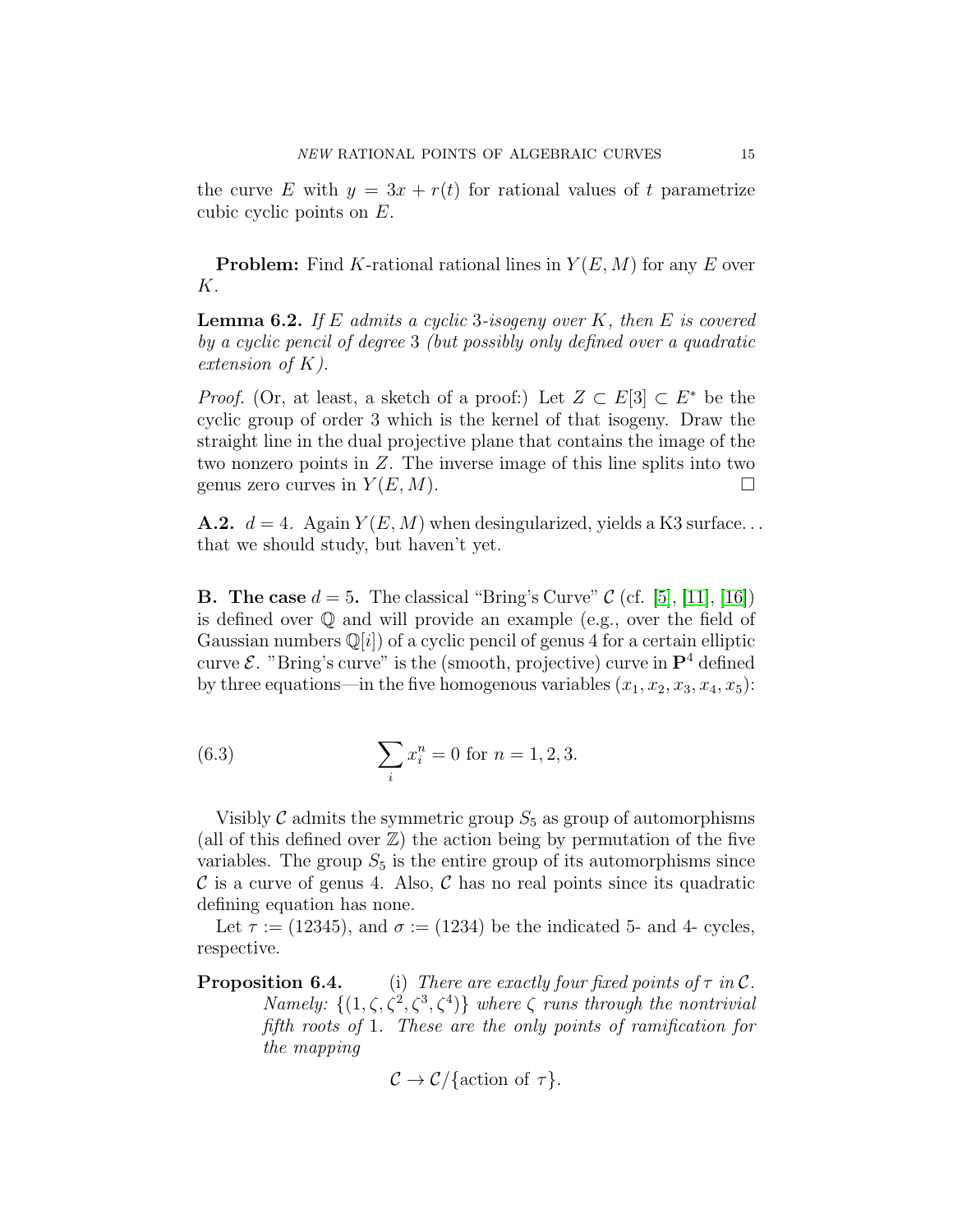(ii) There are exactly two ramified points for the mapping

 $\mathcal{C} \to \mathcal{C}/\{\text{action of } \sigma\}.$ 

Namely:  $\{(1, \pm i, -1, \mp i, 0)\}$ . These two points are all fixed points of  $\sigma$ ; i.e., they are 'totally ramified.'

*Proof.* Taking the indices  $1, 2, 3, 4, 5 \text{ mod } 5$ , for a (C-valued) point  $(x_1, x_2, x_3, x_4, x_5)$  to be a fixed point of  $\tau$  we must have, for some  $\lambda \in \mathbb{C}$ that  $x_{k+1} = \lambda x_k$  for all  $k \in \mathbb{Z}/5\mathbb{Z}$  which forces  $\lambda$  to be a fifth root of unity, and by the linear equation in [6.3](#page-14-1) it must be a nontrivial fifth root of unity. For each such  $\lambda$  there is exactly one such point, proving  $(1).$ 

For  $(2)$ :

**Lemma 6.5.** If  $x = (x_1, x_2, x_3, x_4, x_5)$  is a fixed point of  $\sigma^2 = (13)(24)$ , then  $x_5 = 0$ .

*Proof.* If x is such a fixed point, then there is a  $\lambda \in \mathbb{C}$  such that  $\sigma^2(x)_k = \lambda \cdot x_k$  for all five coordinates  $x_k$ . In particular,

<span id="page-15-0"></span>
$$
x_3 = \lambda x_1; \ x_4 = \lambda x_2; x_5 = \lambda x_5.
$$

By the latter equality (if  $x_5 \neq 0$ ) it would follow that  $\lambda = 1$ . That is,  $x = (a, b, a, b, c)$  for some  $a, b, c$ , with  $c \neq 0$ . The linear equation in [6.3](#page-14-1) gives  $c = -2(a + b)$  so a and b cannot both be zero. Without loss of generality, suppose that  $a \neq 0$ , and scale it so that  $a = 1$ . So, the linear equation in [6.3](#page-14-1) gives

$$
(6.6) \t\t c = -2(b+1)
$$

and combined with the quadratic equation in [6.3,](#page-14-1) i.e.,  $c^2 = -2(a^2 + b^2)$ , we get that

<span id="page-15-1"></span>(6.7) 
$$
b = \frac{5}{3} \text{ or } \frac{11}{3}.
$$

Now comparing [6.6](#page-15-0) with the cubic equation in [6.3](#page-14-1) gives the relation  $b^3 + 1 = 4(b+1)^3$  and neither value in [6.7](#page-15-1) satisfies this.

Now let  $x = (x_1, x_2, x_3, x_4, 0)$  be a fixed point of  $\sigma^2 = (13)(24)$ . Such a point satisfies the relations  $x_3 = \lambda x_1$  and  $x_4 = \lambda x_2$  for  $\lambda \in {\pm 1}$ . Again, without loss of generality we may suppose that  $x_1 \neq 0$ , and scaling suitably,  $x_1 = 1$ . So, putting  $x_2 = b$ , our point is of the form  $x = (1, b, \lambda, \lambda b, 0)$ . The linear equation in [6.3](#page-14-1) then gives:  $(1+\lambda)(1+b)$ 0; i.e., either  $b = -1$  in which case the quadratic equation in [6.3](#page-14-1) is violated, or else  $\lambda = -1$  and the quadratic equation in [6.3](#page-14-1) tells us that  $b = \pm i$ . Therefore  $\{(1, \pm i, -1, \mp i, 0)\}$  are the only fixed points of  $\sigma^2 = (13)(24).$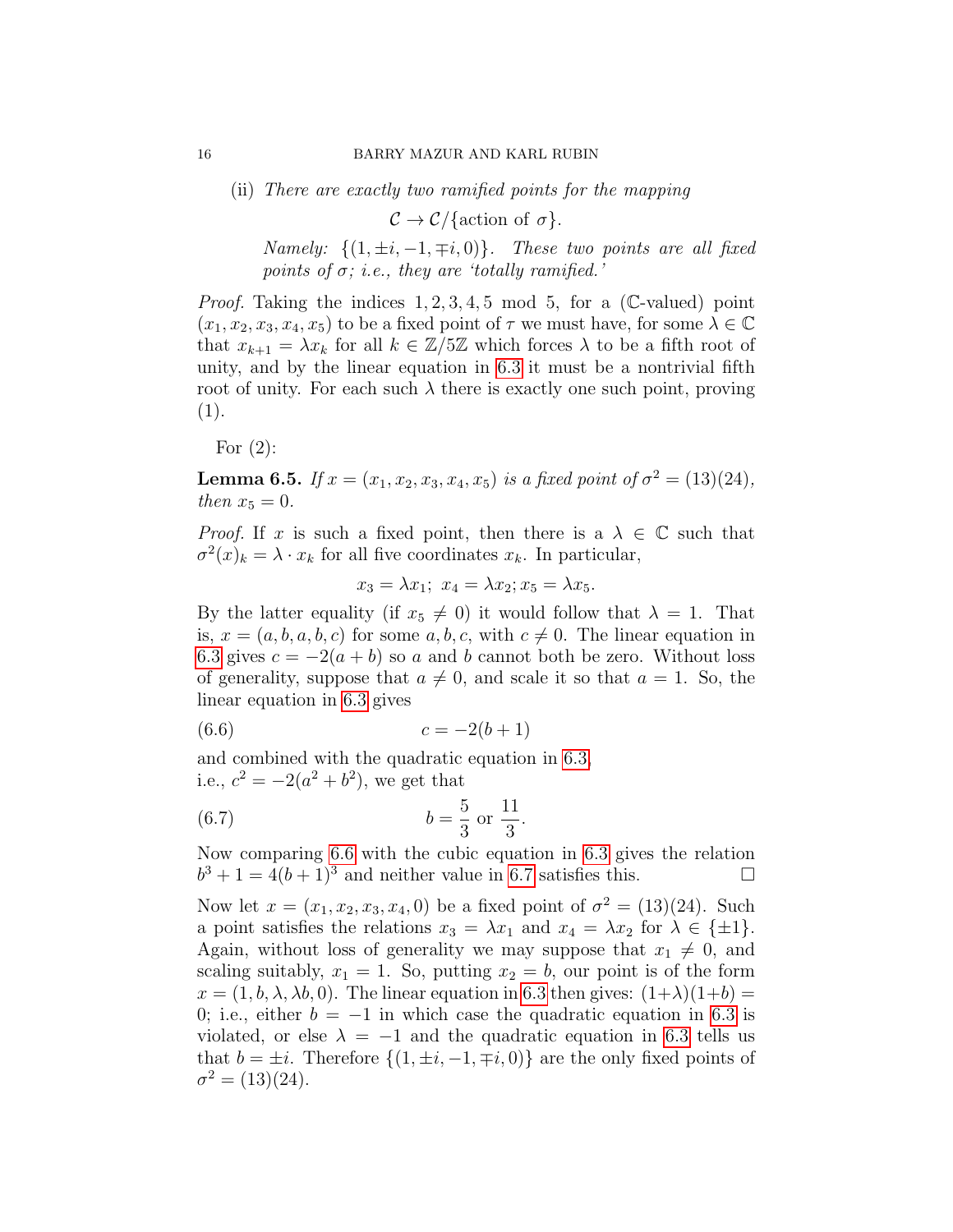Noting that  $\{(1, \pm i, -1, \mp i, 0)\}\$ are actually fixed under  $\sigma$  concludes the proof of Proposition [6.4.](#page-0-0)  $\Box$ 

**Corollary 6.8.** Let  $P$  (resp:  $\mathcal{E}$ ) denote the quotient of  $C$  (over the field Q) by the action of  $\tau = (12345)$  (resp:  $\sigma = (13)(24)$ ). Then  $\mathcal P$  is of genus 0 and  $\mathcal E$  is of genus 1.

Proof. Recall that the Euler characteristic of Bring's curve is −6. If u and v denotes the Euler characteristics of  $P$  and  $E$  respectively, the Riemann-Hurwitz formula and Proposition [6.4](#page-0-0) give:

$$
(6.9) \qquad -6 = 5u - 4 \cdot 4 \quad \text{and} \ -6 = 4v - 2 \cdot 3
$$

That is:  $u = 2$  and  $v = 0$ .

If K is a number field over which  $\mathcal C$  has a K-rational point, then  $\mathcal{P} \simeq \mathbf{P}^1$  (over K) and taking the image of that point in  $\mathcal{E}$  as the 'origin' we view  $\mathcal E$  as an elliptic curve over K. The structure

$$
(6.10) \t\t\t\t\t\mathcal{P} \leftarrow \mathcal{C} \stackrel{j}{\rightarrow} \mathcal{E} ,
$$

is a cyclic pencil of degree 5 (and genus 4) for the elliptic curve  $\mathcal E$  over K. Moreover, it induces a mapping of  $P$  into  $Y(\mathcal{E}, \chi)$  where  $\chi$  is the character of the irreducible representation of dimension 4 (over Q) of the cyclic group of order 5.

As a consequence we have that  $\mathcal{E}_{/K}$  is significantly Diophantine unstable for a cyclic group of order 5.

Question 6.11. Are there cyclic pencils of degree 5 (and genus 4) for other elliptic curves?

Note that since  $\tau = (12345)$  and  $\sigma = (13)(24)$  are both in the alternating group  $A_5 \subset S_5$ , if we pass to the quotient of C by the action of  $A_5$  we get a diagram:

<span id="page-16-0"></span>(6.12) 
$$
C \xrightarrow{\tau} \mathcal{E}
$$

$$
C/\{\tau\} \simeq \mathcal{P} \longrightarrow C/G
$$

with  $G = A_5$ .

It follows that  $\mathcal{C}/G$  is of genus zero, and more specifically,  $\mathcal{C}/G_{/K} \simeq$  $\mathbb{P}^1$ , so [6.12](#page-16-0) is a diagram of the [3.1](#page-7-4) type:

$$
\qquad \qquad \Box
$$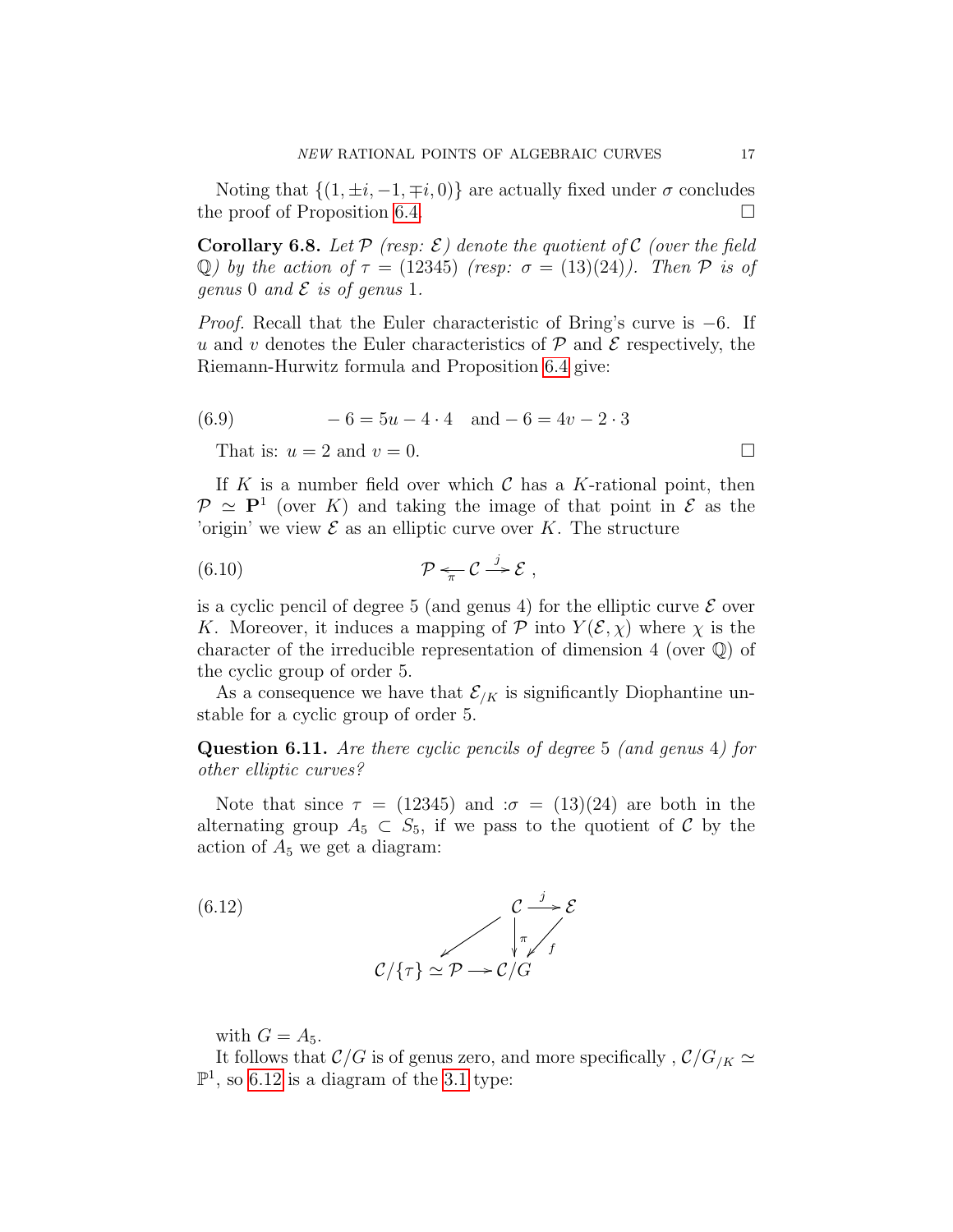

as discussed in Section [3](#page-6-1) above.

<span id="page-17-1"></span>**Corollary 6.14.**  $\mathcal{E}_{/K}$  is significantly Diophantine unstable for (the standard representation of) the alternating group  $A_5$ .

### <span id="page-17-0"></span>Part 2. Some comments about heuristics

For E an elliptic over  $\mathbb{Q}, F/\mathbb{Q}$  a Galois extension, and  $\chi$  a character of an irreducible representation of  $Gal(F/\mathbb{Q})$ , a standard conjecture asserts that  $\chi$  occurs in the Gal(F/Q)-representation space  $E(F) \otimes \mathbb{Q}$ if and only if  $L(E, \chi, 1) = 0$  (where  $L(E, \chi, s)$  is the Hasse-Weil Lfunction of E twisted by  $\chi$ ).

So,  $F/\mathbb{Q}$  is Diophantine unstable for E if and only if either  $L(E, \chi, 1) =$ 0 or else  $E$  has more  $F$ -rational torsion points than  $\mathbb Q$ -rational ones. That is, the frequency of vanishing of  $L(E, \chi, 1)$  for varying  $\chi$  is *largely* indicative of Diophantine stability.

In fact the conjectures we alluded to above, as formulated in [\[8\]](#page-23-2) and [\[9\]](#page-23-3), [\[10\]](#page-23-4), were phrased (analytically) in terms of vanishing of  $L(E, \chi, 1)$ rather than arithmetically in terms of acquisition of rational points. Those conjectures were supported, as we mentioned, by random matrix heuristics.

Karl Rubin and I have been considering another (perhaps more naive) heuristic based (in effect) on the distribution of values of  $L(E, \chi, 1)$ . Our predictions are qualitatively in accord with those bolstered by random matrix statistics. Our heuristic takes off from the fact that the values of  $L(E, \chi, 1)$  are expressible in terms of (certain sums of) modular symbols. The statistics for modular symbols has great interest in itself, results about it having recently been achieved by three different collaborations (working independently, and focusing on different aspects of the general problem:  $[23]$ ,  $[24]$ ;  $[18]$ ;  $[4]$ ).

Let  $E$  be an elliptic curve over  $\mathbb Q$ . To give the basic idea we will only discuss here the case where E is semistable. Consider fields  $F/\mathbb{Q}$  that are finite cyclic extension of odd degree d.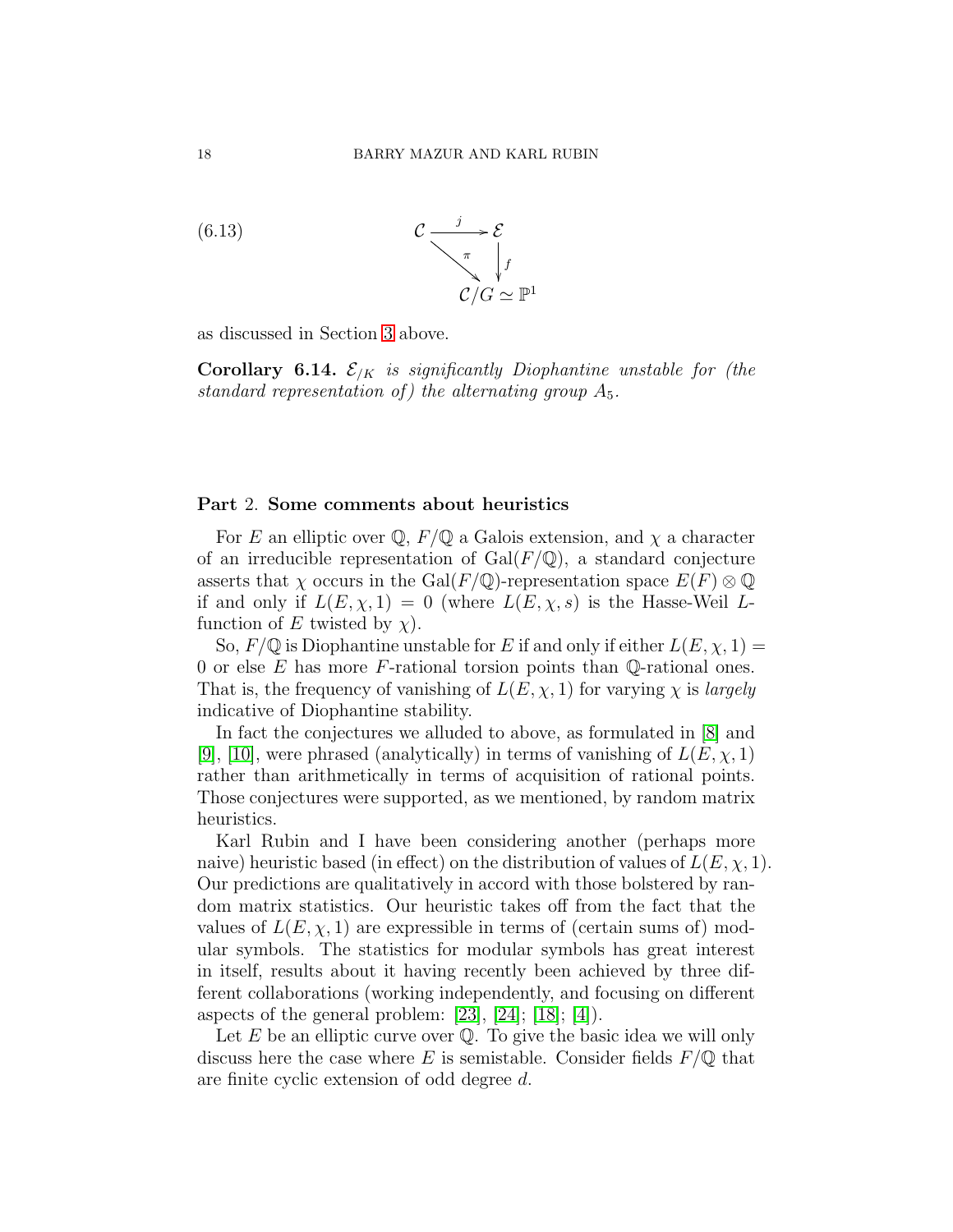The  $\theta$ -element<sup>[6](#page-18-1)</sup> (over F, associated to E) is an element in the integral group ring,

$$
\theta_F \in \mathbb{Z}[\text{Gal}(F/\mathbb{Q})]
$$

We have

(6.15) 
$$
\theta_F = \sum_{\gamma \in \text{Gal}(F/\mathbb{Q})} c_{F,\gamma} \cdot \gamma \in \mathbb{Z}[\text{Gal}(F/\mathbb{Q})]
$$

We will refer to the  $c_{F,\gamma} \in \mathbb{Z}$  as  $\theta$ -coefficients.

The basic feature of theta elements of interest to us is the following:

**Proposition 6.16.** Suppose  $F/Q$  is a finite real cyclic extension of conductor m and  $\chi : \text{Gal}(F/\mathbb{Q}) \to \mathbb{C}^*$  is a character Then

<span id="page-18-3"></span>(6.17) 
$$
\bar{\chi}(\theta_F) = (a \text{ nontrivial factor}) \cdot L(E, \chi, 1)
$$
7

Note the simple proposition (following from [6.17\)](#page-18-3):

<span id="page-18-4"></span>Proposition 6.18. These are equivalent:

- $\bar{\chi}(\theta_F) = 0$  for some nontrivial character  $\chi$  cutting out F (equivalently for all such characters).
- $L(E, \chi, 1) = 0$  for some nontrivial character  $\chi$  cutting out F (equivalently for all such characters).
- In the case where the degree  $d = p$  is prime the above two bullets are equivalent to the statement that  $\theta$ -coefficients are all equal; i.e.,

 $c_{F,\gamma} = c_{F,\gamma'}$ 

for all  $\gamma, \gamma' \in \text{Gal}(F/\mathbb{Q})$ .

These are strong constraints for vanishing of  $L(E, \chi, 1) = 0$ —e.g., the last item of the above proposition.

<span id="page-18-0"></span>C. 'Regularities'. Of course there are other relevant relations between the theta coefficients... e.g., as imposed on them via various structures, for example:

(i) The sum of all the  $\theta$ -coefficients of a given  $\theta$ -element:

<span id="page-18-2"></span><span id="page-18-1"></span> $6\text{---} \text{cf.}$  \*\*\* for an exposition of this material and in a more general context

<sup>&</sup>lt;sup>7</sup> E.g., when  $\chi : \text{Gal}(F/\mathbb{Q}) \hookrightarrow \mathbb{C}^*$ , then  $\bar{\chi}(\theta_F) = (\delta_E \frac{\tau(\bar{\chi}))L(E,\chi,1)}{\Omega}$  where  $\delta_E$  is the l.c.m. of the orders of the rational torsion points of  $E$  times the Manin Constant [\[1\]](#page-23-9). on E) and  $\Omega := \Omega_E$  is the real period of E.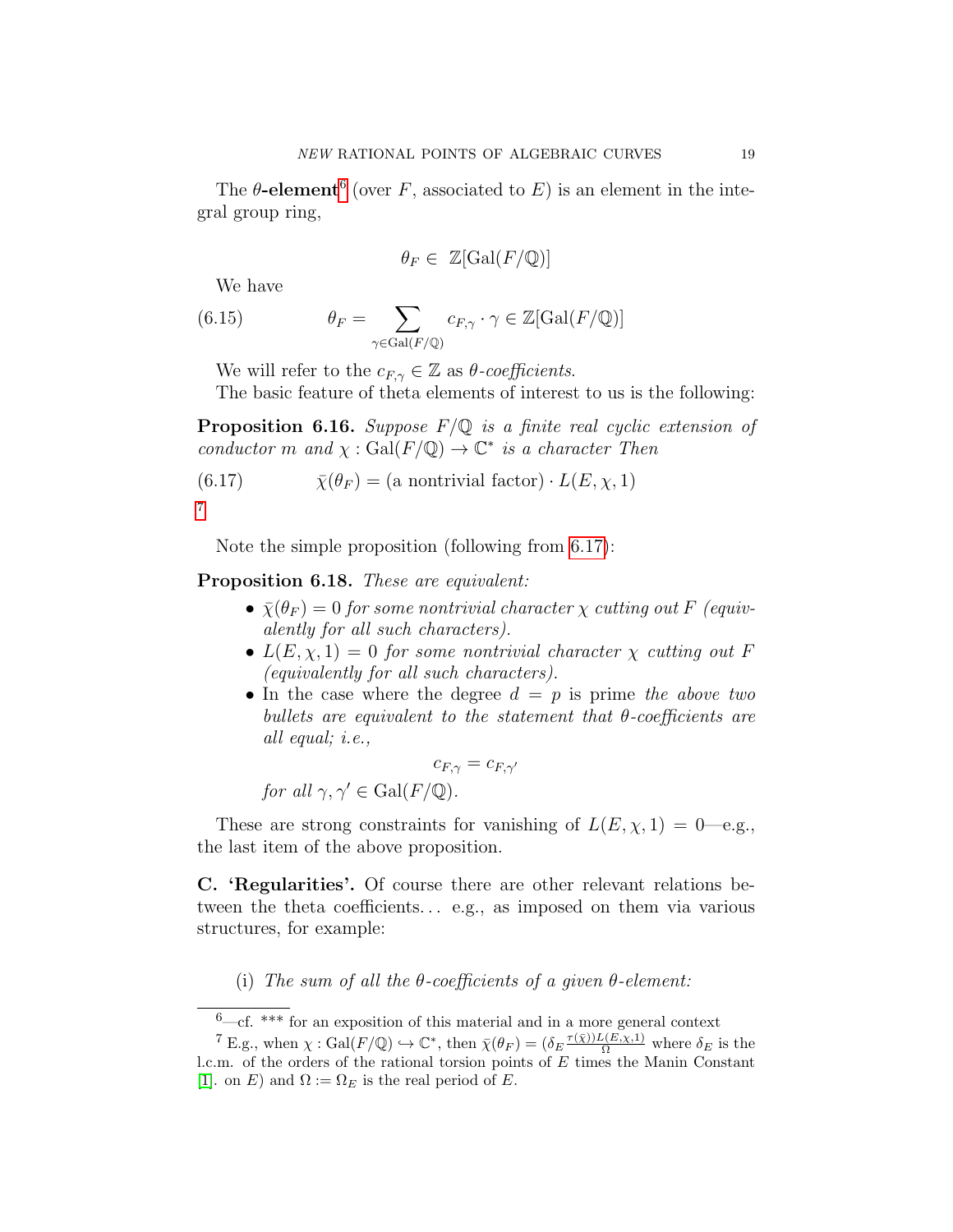Let  $F/\mathbb{Q}$  be cyclic of order  $p > 2$  and of conductor m with Galois group  $G$ . Suppose, further that:

(\*)  $m$  is squarefree and relatively prime to the conductor of E.

Then one has:

(6.19) 
$$
\sum_{\gamma \in G} c_{F,\gamma} = \prod_{\ell \ | \ m} (a_{\ell} - 2) \cdot u_E.
$$

where  $a_{\ell}$  is the  $\ell$ -th Fourier coefficient of the newform  $f_E$  attached to the elliptic curve E and where  $u_E$  is a rational number, dependent only on E, and zero if and only if  $L(E, 1) = 0$ .

Note that when  $(*)$  holds, the equivalent conditions of [6.18](#page-18-4) are also equivalent to the statement that:

(\*\*) the value of all the  $\theta$ -coefficients  $c_{F,\gamma}$  is equal to

$$
\frac{1}{p} \cdot \prod_{\ell \ | \ m} (a_{\ell} - 2) \cdot u_E,
$$

allowing us the side-comment that if  $p \gg_E 0$  then for any character  $\chi$  of order p, of squarefree conductor m prime to the conductor of E then  $L(E, \chi; 1) = 0$  implies that there exists a prime divisor  $\ell$  of m such that  $a_{\ell} \equiv 2 \mod p$ .

(ii) A duality coming from the classical functional equation—or equivalently the Atkin-Lehner relation:

Namely, for  $F/\mathbb{Q}$  cyclic of prime degree, let

<span id="page-19-0"></span>
$$
e := g.c.d.(N,m),
$$

where  $m :=$  the conductor of F and (recall:)  $N =$  the conductor of E. There is an involution (of sets, not necessarily of groups),  $\iota_e$ : Gal(F/Q)  $\to$  Gal(F/Q) such that if  $\gamma' := \iota_e(\gamma)$ for  $\gamma \in \text{Gal}(F/\mathbb{Q})$ , then

$$
(6.20) \t\t\t c_{F,\gamma} = -w_e \cdot c_{F,\gamma'}
$$

where  $w_e \in {\pm 1}$  is the eigenvalue of the Atkin-Lehner operator  $W_e$  acting on the modular form  $f_E$ .

**Definition 4.** In the above context an element  $\gamma \in \text{Gal}(F/\mathbb{Q})$ is called generic if  $\iota_e(\gamma) \neq \gamma$  and special if it is fixed by  $\iota_e$ .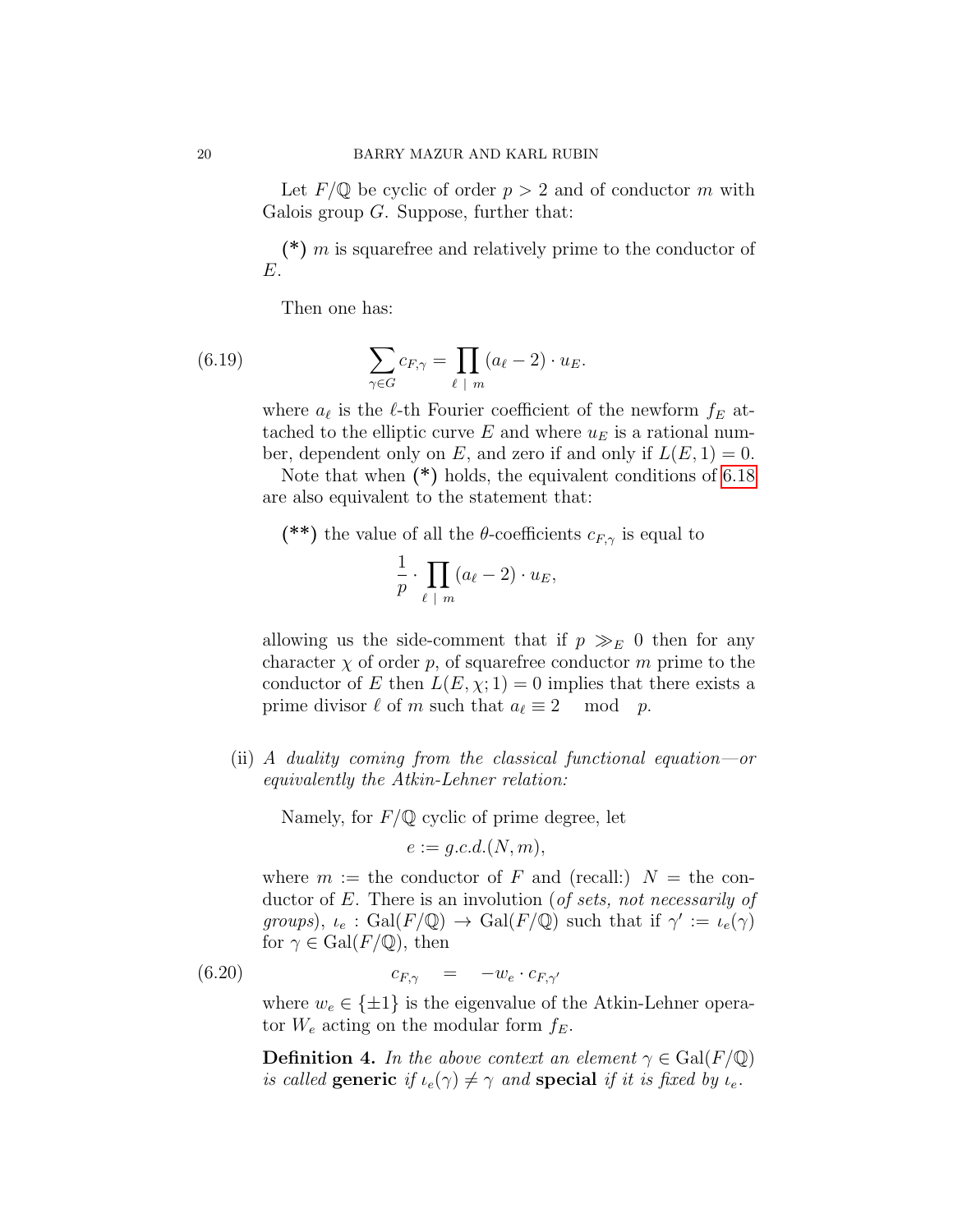Note that one might expect somewhat different statistical behavior for the data consisting of the values  $c_{F,\gamma}$  when  $\gamma$  is special, in contrast to when  $\gamma$  is generic. For example, if  $w = 1$ we see from Equation [6.20](#page-19-0) that  $c_{F,\gamma} = 0$  when  $\gamma$  is special.

### 7. The distributions

<span id="page-20-0"></span>For every odd  $d > 1$ , let  $\Sigma_d^{\text{generic}}$  denote the collection of data

$$
\Sigma_d^{\text{generic}} := \left\{ \frac{c_{F,\gamma} \sqrt{d}}{\sqrt{\varphi(m) \log(m)}} : F/\mathbb{Q} \text{ real, cyclic of degree } d, \right. \\ m = \text{cond}(F), \, \gamma \in \text{Gal}(F/\mathbb{Q}) \text{ generic} \right\},
$$

ordered by increasing  $m$ . If the Atkin-Lehner eigenvaue  $w$  that appears in Equation [6.20](#page-19-0) is equal to  $-1$ , let  $\Sigma_d^{\text{special}}$  be defined in the same way, for  $\gamma$  special. instead of generic.

**A** side-comment: In the case when  $d = p$  is a prime and  $(*)$  holds, we have that  $L(E, \chi, 1) = 0$  if and only if (\*\*) above holds, so that the normalized data coming from such  $\theta$ -coefficients is given by the equation:

(7.1) 
$$
\frac{c_{F,\gamma}\sqrt{p}}{\sqrt{\varphi(m)\log(m)}} = \frac{\prod_{\ell \ | \ m}(a_{\ell}-2)}{\sqrt{p\cdot\varphi(m)\log(m)}} \cdot u_E.
$$

The size of these terms is bounded in absolute value by a constant times

$$
\prod_{\ell \ | \ m} \frac{2(\sqrt{\ell}+1)}{\sqrt{\ell-1}} \cdot \frac{1}{\sqrt{\log m}}.
$$

I think that this tends to zero as  $m$  goes to infinity. If so, of particular interest to us would be the statistics of the data  $\Sigma_d^{\text{generic}}$  near 0.

- **Conjecture 7.2.** (i) For every  $d \geq 2$ , the collections of data  $\Sigma_d^{\text{generic}}$ generic and  $\Sigma_d^{\text{special}}$  $\frac{d}{d}^{special}$ , ordered by increasing m, have limiting distribution functions  $\Lambda_{E,d}^{\text{generic}}(t)$  and  $\Lambda_{E,d}^{\text{special}}(t)$ .
	- (ii) The distribution functions  $\Lambda_{E,d}^{\text{generic}}(t)$  and  $\Lambda_{E,d}^{\text{special}}(t)$  are continuous except possibly at  $t = 0$ .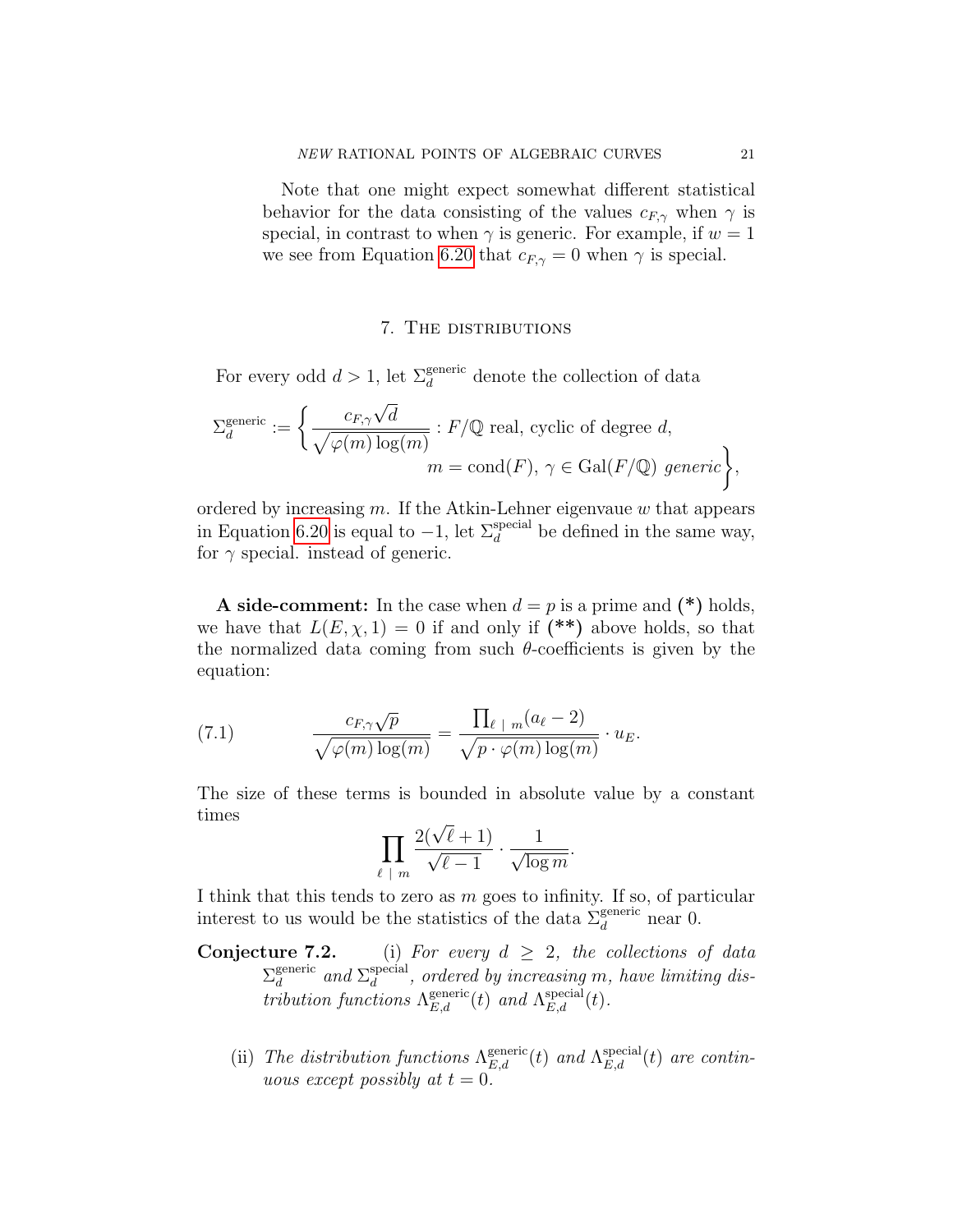- (iii)  $\Lambda_{E,d}(t)$ <sup>generic</sup> is bounded near  $t=0$  by a constant times  $|\log(t)|^{\alpha_d}$ for some  $\alpha_d$ . Moreover,  $\lim_{d\to\infty} \alpha_d = 0$ .
- (iv) For large d,  $\Lambda_{E,d}(t)$ <sup>generic</sup> and  $\Lambda_{E,d}^{\text{special}}(t)$  are continuous for all t. As d grows,  $\Lambda_{E,d}^{\text{generic}}(t)$  (resp.,  $\Lambda_{E,d}^{\text{special}}(t)$ ) converges to a normal distribution with variance  $2\mathcal{C}_E$  (resp.,  $4\mathcal{C}_E$ ), where

$$
\mathcal{C}_E := 6/\pi^2 \prod_{\ell \ | \ m = cond(F)} (1 + \ell^{-1})^{-1} L(\text{Sym}^2(E), 1).
$$

These (conjectured) distributions seem interesting enough as concepts of their own.

Question 7.3. Can we find (even conjecturally) an explicit formula for the distribution  $\Lambda_{E,d}^{\text{generic}}(t)$ , depending—as it does—only on d and the Fourier coefficients of the newform  $f_E$ ?

Our heuristic makes use of only gross features of the distributions  $\Lambda_{E,d}(t)$ . For example: we need only understanding the behavior of  $\Lambda_{E,d}(t)$ <sup>generic</sup> and  $\Lambda_{E,d}^{\text{special}}(t)$  (we call it a growth bound) in some germ about  $t = 0$ .

We do, however, depend on the relative *lack of correlation* in the values of the different  $\theta$ -coefficients of a given  $\theta$ -element. The strict correlation as described in Subsection [C](#page-18-0) suggests that there are at most roughly  $\phi(d)/2$  statistically independent coefficients—but our heuristic would suggest qualitatively similar conjectures even if there were roughly  $log(d)$  statistically independent coefficients.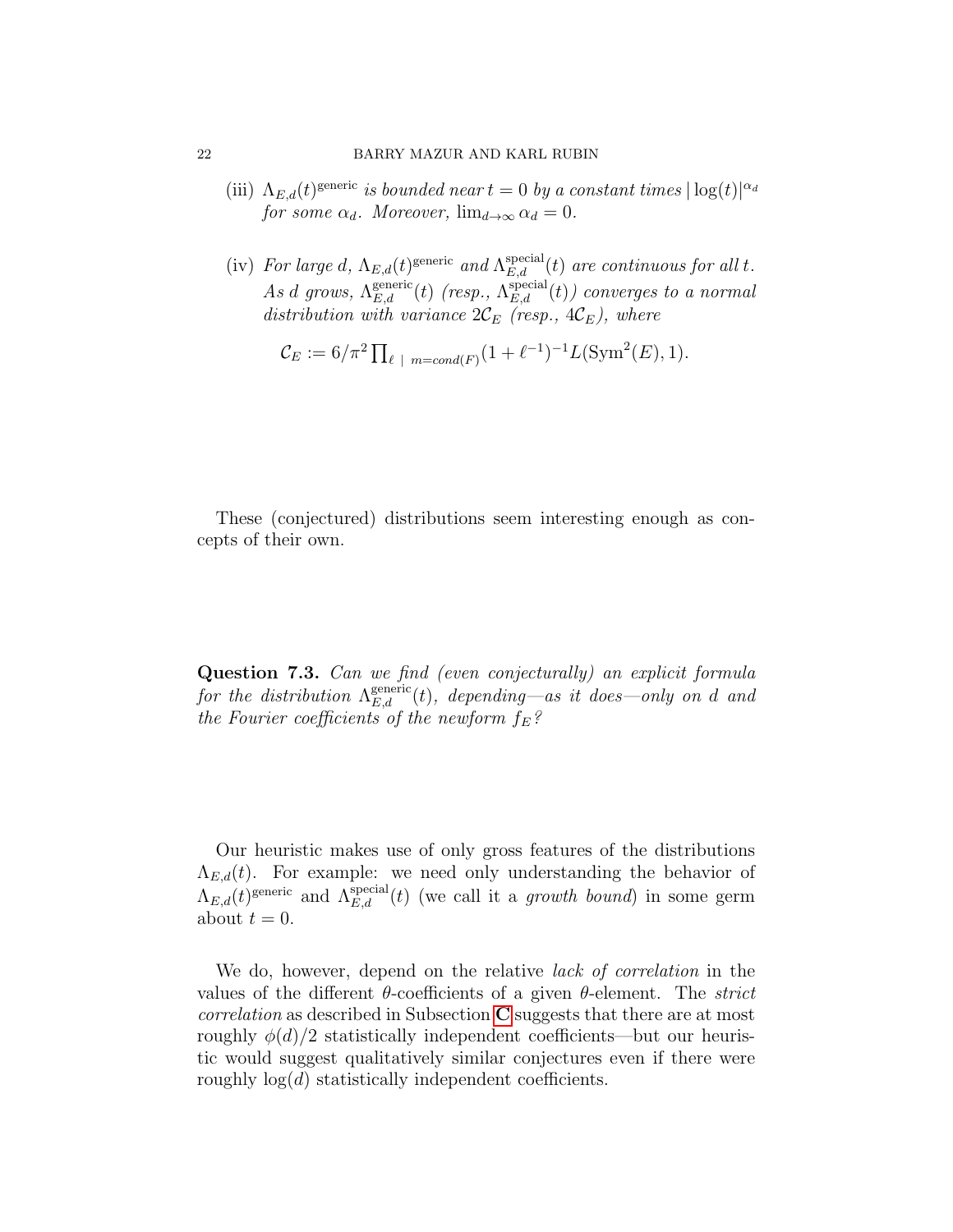

https://mail.google.com/mail/u/0/#search/Rubin/QgrcJHrnrmxZXFVRTDxtgwXjBNVphqfNlQB?projector=1 1/1

### 8. CONJECTURES

<span id="page-22-0"></span>As a result of this—and the data we have gathered— we make the following conjecture: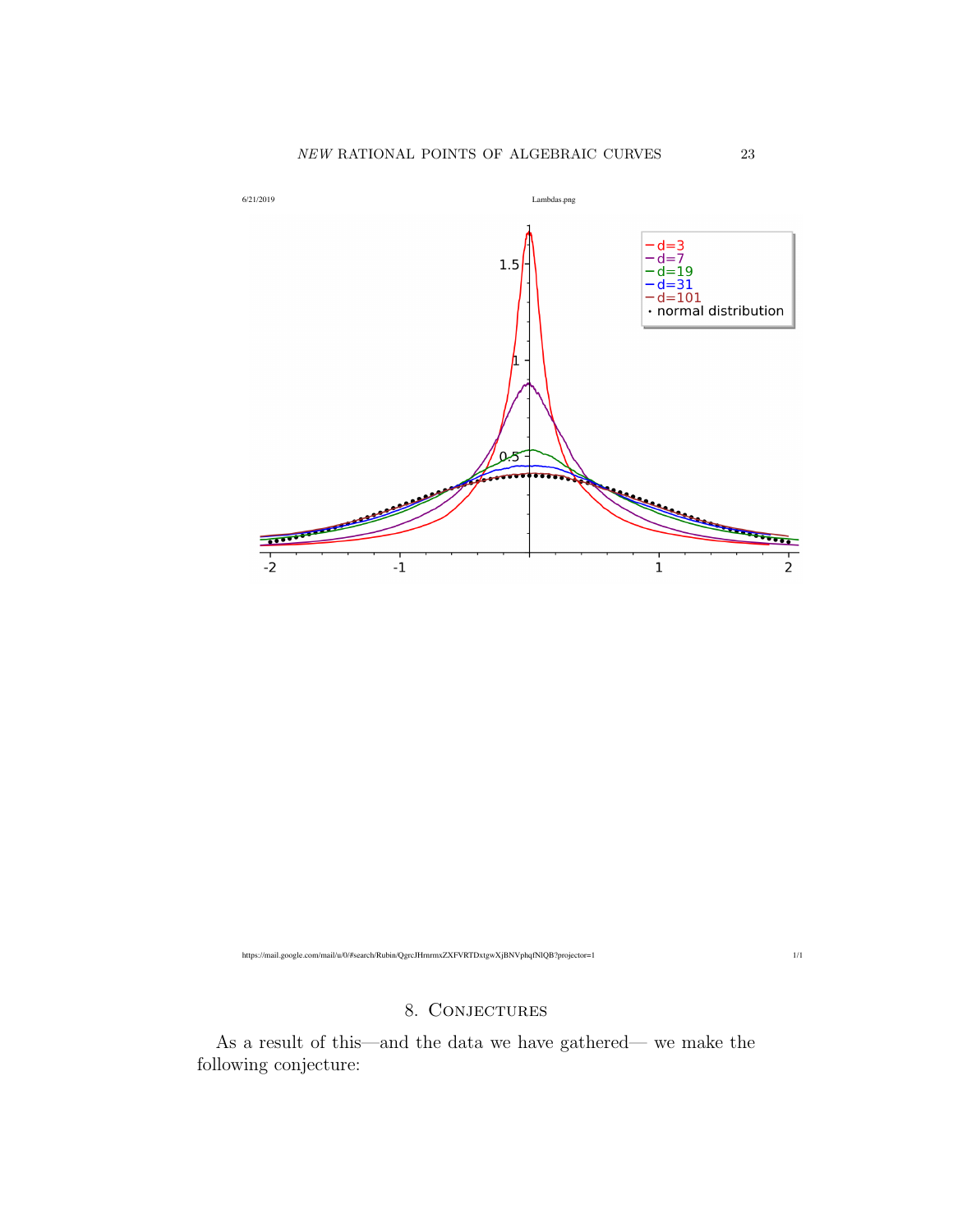<span id="page-23-10"></span>**Conjecture 8.1.** Let  $\mathcal{X} :=$  the set of all even Dirichlet characters of order at least 7 and different from 8, 10, or 12. Then the set  $\{\chi \in \mathcal{X} :$  $L(E, \chi, 1) = 0$  is finite.

An arithmetic conjecture analogous to (and conjecturally equivalent to) Conjecture [8.1](#page-23-10) is:

**Conjecture 8.2.** Let E be an elliptic curve over  $\mathbb Q$  and M an abelian (Galois) field of algebraic numbers that contains only finitely many subfields of order 2, 3 or 5. Then  $E(M)$ , the Mordell-Weil group of E over M, is finitely generated.

In connection with this conjecture, recall the classical result of Kato, Ribet and Rohrlich that guarantees the same conclusion for  $E$  an elliptic curve over  $\mathbb Q$  and M any abelian (Galois) field of algebraic numbers that is unramified except at finitely many primes. For more about these matters, see [\[19\]](#page-24-10).

#### <span id="page-23-0"></span>**REFERENCES**

- <span id="page-23-9"></span>[1] A. Agashe, K. Ribet and W. A. Stein, The Manin Constant Pure and Applied Mathematics Quarterly Volume 2, 2 617-636 (2006).
- [2] T. Apostol, Introduction to Analytic Number Theory. Undergraduate Texts in Math., Springer, New York (1976).
- <span id="page-23-5"></span>[3] S. Beckmann, Is every extension of Q the specialization of a branched covering? J. Algebra 164 (1994) 430-451.
- <span id="page-23-8"></span>[4] S. Bettin, S. Drappeau, Limit laws for rational continued fractions and value distributions of quantum modular forms, [http://sary-aurelien.](http://sary-aurelien.drappeau.perso.luminy.univ-amu.fr/documents/LL-cfrac.pdf) [drappeau.perso.luminy.univ-amu.fr/documents/LL-cfrac.pdf](http://sary-aurelien.drappeau.perso.luminy.univ-amu.fr/documents/LL-cfrac.pdf)
- <span id="page-23-6"></span>[5] E. S. Bring, Erland Samuel; S. G. Sommelius, Meletemata qudam mathematica circa transformationem quationem algebraicarum, Promotionschrift, University of Lund (1786)
- <span id="page-23-1"></span>[6] L. Caporaso, J. Harris, and B. Mazur, Uniformity of rational points. J. Amer. Math. Soc., 10 1-5 (1997)
- [7] K. Conrad, Recognizing Galois groups  $S_n$  and  $A_n$ , [https://kconrad.](https://kconrad.math.uconn.edu/blurbs/galoistheory/galoisSnAn.pdf) [math.uconn.edu/blurbs/galoistheory/galoisSnAn.pdf](https://kconrad.math.uconn.edu/blurbs/galoistheory/galoisSnAn.pdf)
- <span id="page-23-2"></span>[8] B. Conrey, J. Keating, M. Rubinstein, N. Snaith, On the frequency of vanishing of quadratic twists of modular L-Functions. In: Number Theory for the Milennium I. Natick, MA: A K Peters, Ltd., (2002) 301?315.
- <span id="page-23-3"></span>[9] C. David, J. Fearnley, H. Kisilevsky, On the vanishing of twisted Lfunctions of elliptic curves, Experiment. Math. 13, (2004) 185–198.
- <span id="page-23-4"></span>[10] C. David, J. Fearnley, H. Kisilevsky, Vanishing of L-functions of elliptic curves over number fields. In: Ranks of elliptic curves and random matrix theory, London Math. Soc. Lecture Note Ser. 341, Cambridge Univ. Press, Cambridge (2007) 247–259.
- <span id="page-23-7"></span>[11] W. L. Edge, "Bring's curve," Journal of the London Mathematical Society, 18 (3): 539-545 (1978)

.